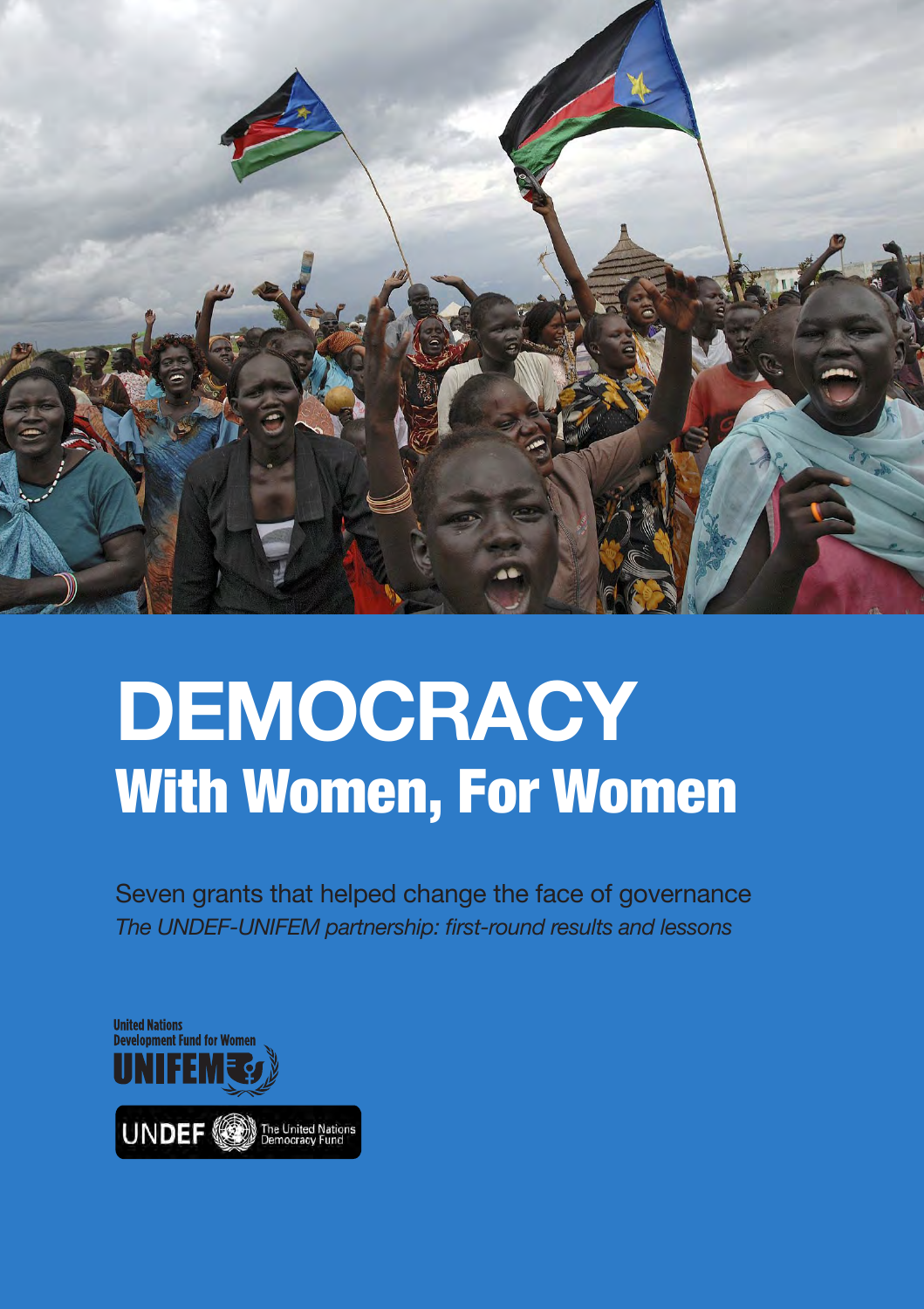# **Grants Profiled in This Publication**

*UNDEF Round I, 2006-2008*

**Africa** Raising Women's Media Visibility in Elections

**Cambodia** Changing Attitudes About Who Makes Decisions

**Ecuador**  Political Transformation Yields Rights Guarantees

**Great Lakes Region** New Room for Gender Advances in Peace Processes

**Haiti**

Quotas and Training Stoke Democratic Renewal

# **Morocco**

Making Gender Integral to Transitional Justice

**Nepal**

Historic Steps in Representation and Law

### **Occupied Palestinian Territories**

Youth Claim Their Rights

UNIFEM, 866 UN Plaza, Suite 586 New York, NY 10017, United States www.unifem.org; caroline.horekens@unifem.org

UNDEF, 1 UN Plaza, DC-1-1300 New York, NY 10017, United States www.un.org/democracyfund

Cover photo: Women in Sudan celebrate progress on the Comprehensive Peace Agreement (UN Photo/Tim McKulk).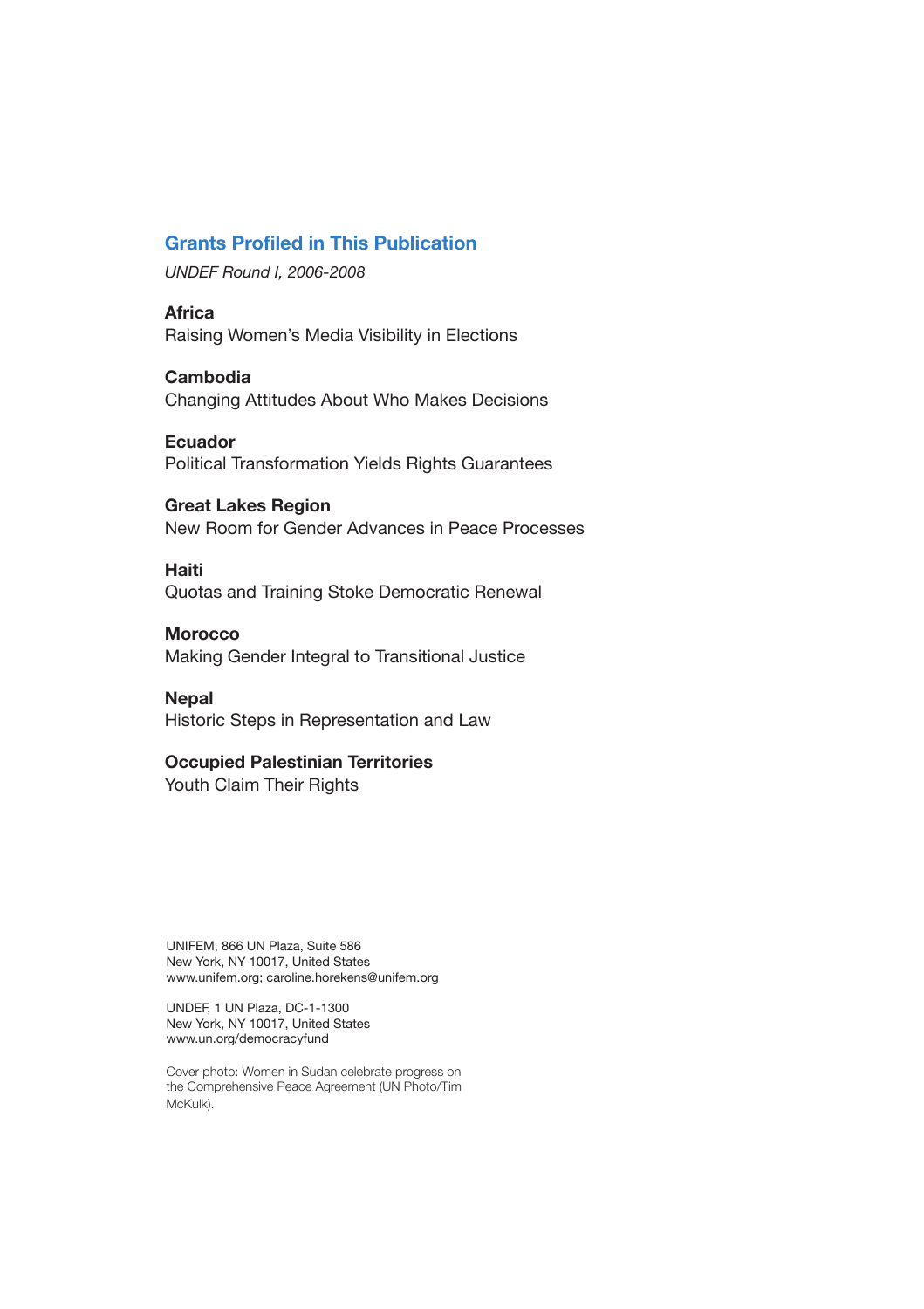# **An Overview** Results and Lessons

his publication presents an overview and brief analysis of the first round of grants issued<br>by the UN Democracy Fund (UNDEF) in partnership with the UN Development Fund for<br>Women (UNIFEM). Both organizations are engaged in his publication presents an overview and brief analysis of the first round of grants issued by the UN Democracy Fund (UNDEF) in partnership with the UN Development Fund for Women (UNIFEM). Both organizations are engaged in advancing gender equality and democratic governance around the world. The following pages probe, in a concise fashion, set of countries and regions.

A series of project profiles, drawn from reports and independent evaluations, summarizes objectives and activities, results, challenges, lessons and ideas for future work. Collectively and individually, the profiles shed light on effective strategies in implementing gender and governance programmes. This information may be useful for people carrying out or funding similar initiatives, or for gender advocates, governance specialists and researchers interested in a concise overview of recent experiences illustrating advancements in women's political participation.

Since 2006, UNDEF has provided grants to strengthen democratic governance in over 100 countries. UNIFEM works with about 10 percent of UNDEF projects to inject its long-standing expertise in gender equality and governance. While all UNDEF projects contribute to realizing gender equality goals, UNIFEM puts deliberate emphasis on ensuring that women have an equal voice in all aspects of governance, peace and security and public decision-making. Globally, progress towards a gender balance in politics is being made, but the pace of change is slow, and the number of women in political offices remains low.

In 2006, the first round of UNDEF proposals awarded \$36 million to 125 projects. Grant awards ranged from \$50,000 to \$500,000. UNIFEM assisted 10 projects in Argentina, Cambodia, Ecuador, Haiti, Morocco, Nepal, Nigeria and the Occupied Palestinian Territories. Burundi, the Democratic Republic of Congo, Rwanda and Tanzania participated in a Great Lakes regional project, while Inter Press Service International implemented an Africa regional project in Benin, Cameroon, Ghana, Kenya, Lesotho, Mali, Nigeria, Rwanda, Senegal, Sierra Leone and Swaziland.

**Round 1 grants assisted government agencies, civil society groups, and regional and global n**organizations. They were implemented in 2007 and 2008, with many linked to elections or political reform processes. Most initiatives pursued a combination of strategies on the premise that altering political systems to achieve gender equality will require efforts on many fronts. These typically involved developing skills among women candidates, advocating for steps such as quotas to bolster women's participation, assisting with the formation of women's networks, engaging political parties to bring gender into their platforms and conducting media campaigns. The project in the Occupied Palestinian Territories focused on youth, while the Africa regional project trained journalists to bring gender perspectives into political reporting.

In reviewing the seven projects highlighted in this publication, some common points and indications for future directions emerge. One immediate impression is how much dedicated gender ad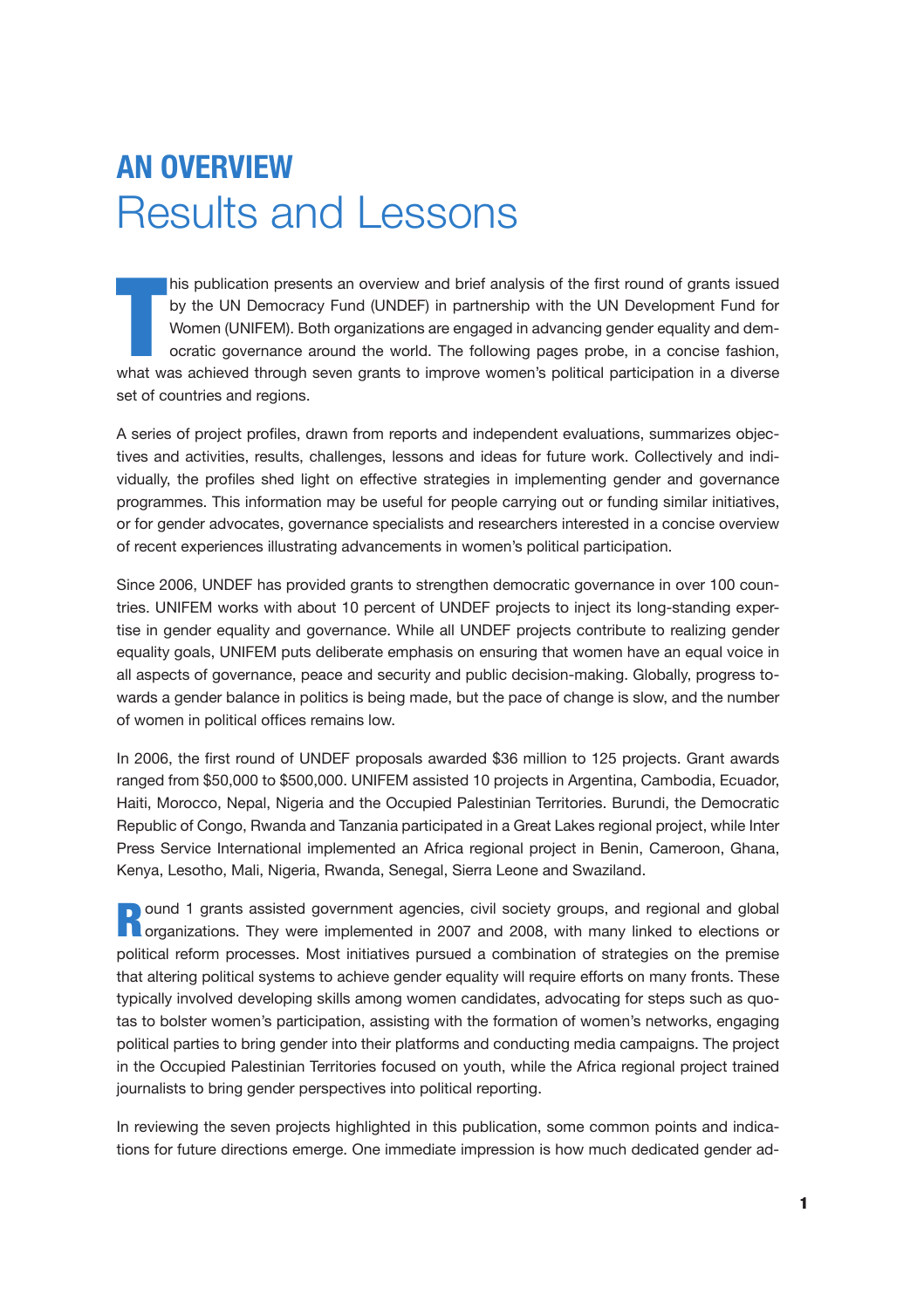vocates can achieve even in relatively fragile and unstable political systems. In some cases, strong partnerships with UNIFEM were particularly effective in connecting women's priorities with political processes, since UNIFEM, as part of the UN system, had access to a variety of political and governmental actors. It was also able to help forge the diverse partnerships required to push forward increases in women's political participation, drawing on sometimes longstanding connections with women's groups, women politicians and national gender machineries.

**Some of the most effective projects had multiple partners working on different issues, but** these efforts were also sufficiently connected and orchestrated to produce significant impacts. Timing was critical. Successful projects were closely aligned with electoral processes, and built on opportunities provided through decentralization reforms, changes in laws, gender-responsive policies, and constitutional revisions. Another factor enhancing project outreach was the willingness to work across the political spectrum, presenting gender equality as an objective consistent with multiple political ideologies.

Much work on women's political participation has focused on legal and policy initiatives, such as reservations for seats or equality provisions in the law. These provide an important framework for progress on women's participation and can rapidly escalate progress. But several project assessments stressed the need to connect these strategic interventions to concrete results and benefits that the majority of people can see and will find convincing. The case for gender-responsive government needs to include arguments for women's rights, but to inspire wider buy-in, it also should clarify the benefits for political institutions and societies at large. These have not always been obvious just from having more women in office or more gender commitments in political discourse.

In some projects, political empowerment was perceived as delinked from economic empowerment. Several evaluations underscored that, especially in poorer countries, this perception lessened interest in project goals. Political participation needs to be presented for what it can achieve across all aspects of gender equality, not as an end in itself. Greater emphasis on connecting political and economic empowerment in particular would



Women exercise their political voice in many ways. Josefa Kai-bete does so as a voter and a candidate in Timor-Leste's Second National Village Council (sucos) elections in 2009 (UN Photo/Martine Perret).

include the recognition that access to resources is often a precondition for women's political involvement, especially as elections globally become more competitive and expensive.

Many projects combined initiatives to increase the number of women in politics with those to improve the quality of women's participation. This combination is important, given experiences with women in office who are not effective, either in operating as politicians or in advocating a gender equality agenda. From the perspective of the United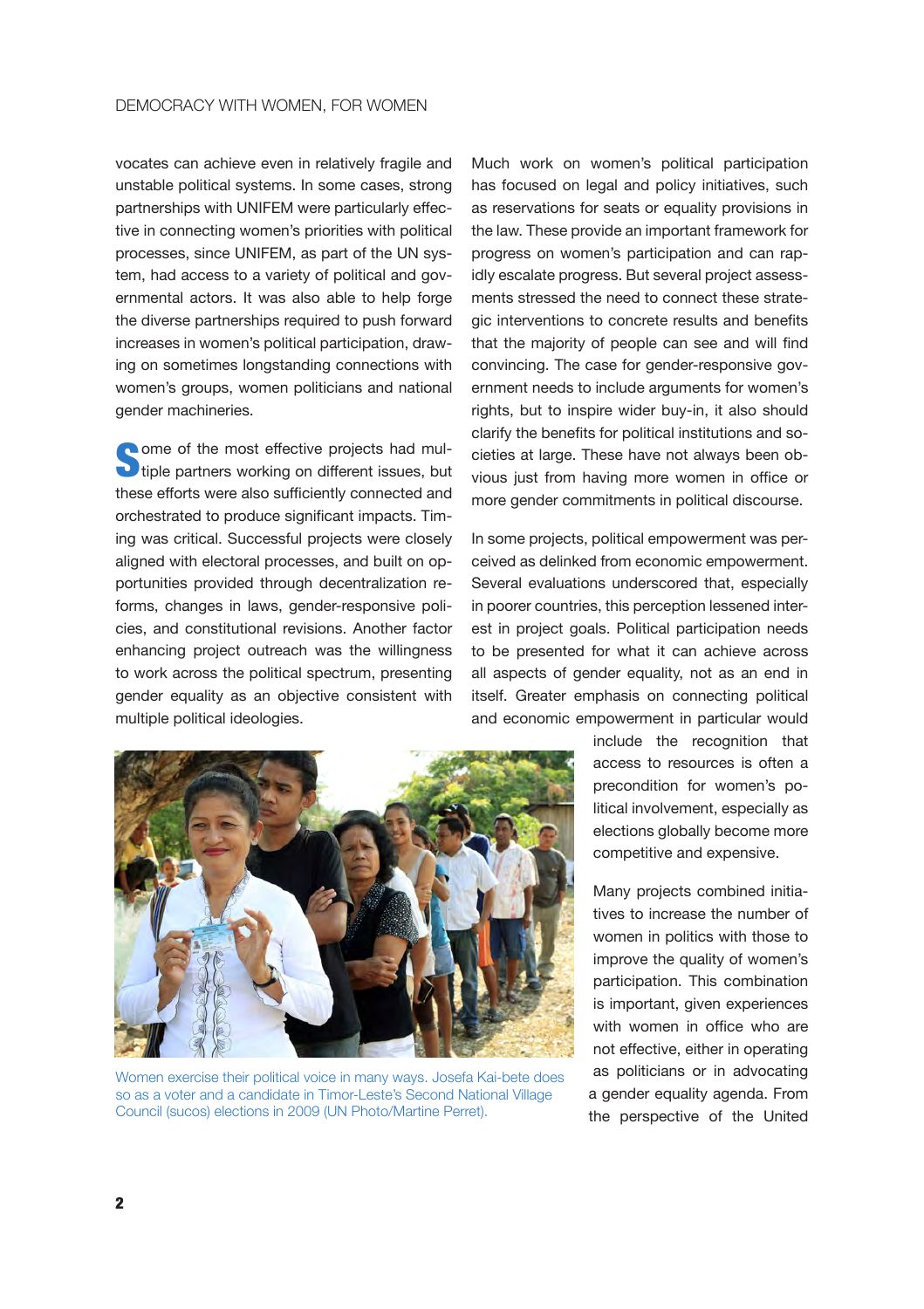Nations and multiple international agreements, quality implies the transformative politics inherent in gender equality. What this means in individual nations and for the democratic expression of diverse points of view might deserve more thought and debate.

In future projects, more attention may need to go to the quality of political institutions. Globn future projects, more attention may need to ally, there is growing disenchantment with political systems that are unresponsive, marred by rampant clientelism and distorted by massive infusions of resources. Women themselves have expressed concerns about the meaning of participation in these kinds of environments, but for the most part, questions about the nature of institutions were overshadowed in the projects by a preoccupation with women's position within them. Even so, several projects came up against these issues. One found that women can do much in working for gender equality from within political parties, but in the end are bound by party positions that may or may not support gender equality. Projects that engaged with parties to make party platforms more gender responsive encountered problems with parties actually supporting new commitments. Very little was said in project reports about widespread scepticism of current political systems based on poor performance, except in one case where women trained as potential candidates acknowledged at the end that they would take a wait-and-see approach to deciding to run for elections.

Capacity development initiatives were common to most projects, but those that combined professional and psychological skills (such as those to build self-confidence) were very well received. Political competency requires both; women who have both may be more willing to venture into politics and be more effective once there. Greater understanding of how gender discrimination operates and the mental qualities needed to overcome it may be particularly relevant for women in politics because many gender stereotypes overtly

# **Among the more remarkable achievements of the grants were:**

- Sweeping provisions for gender equality in Ecuador's new Constitution.
- Women comprising 33 percent of the representatives in Nepal's Constituent Assembly, a historic number for Nepal and the South Asia region.
- Significant increases in women in local and national political positions in Cambodia, with political party leaders acting on commitments to place women candidates higher on party lists.
- The insertion of gender perspectives in Morocco's reconciliation process, highlighting for the first time the toll taken on women by political violence.
- New national actions in the Great Lakes region to implement the Protocol on the Prevention and Suppression of Sexual Violence.

work against women as leaders, people with selfconfidence, people who deserve a public voice, and so on. Projects in conflict countries may need to account as well for the psychological barriers, including feelings of powerlessness and isolation, that can stem from experiences with violence and trauma, including those forms linked to gender.

**Despite the risks inherent in working in the po-**<br>litical arena especially during elections and litical arena, especially during elections and more so in countries with any recent history of instability, none of the projects appeared to have carried out a detailed risk assessment. All had to manage these risks and seemed to cope well, including by adjusting activities and objectives, and building strong relationships within political systems. But a clearer understanding of risks at the beginning might have improved project design and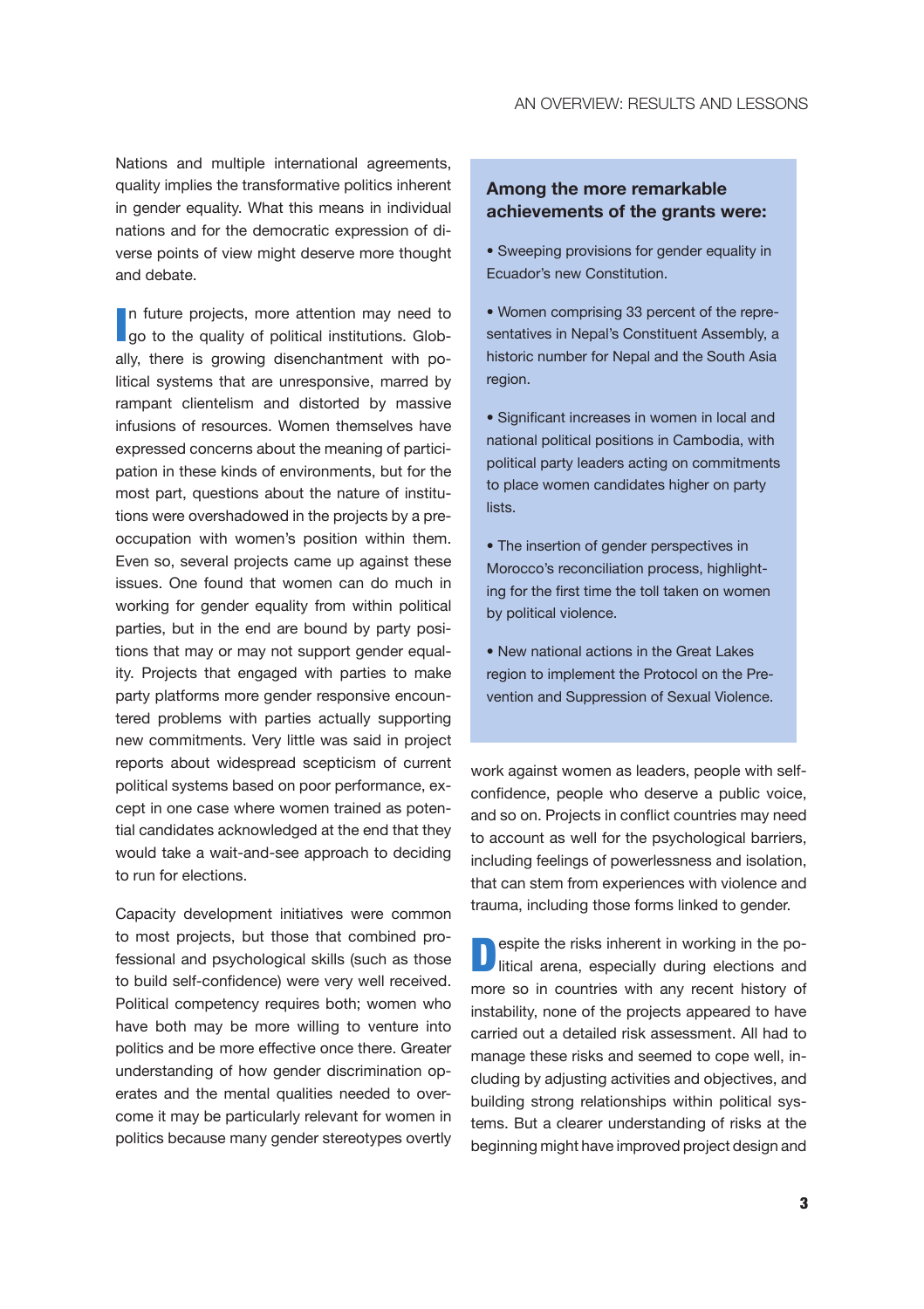implementation by mapping out the most efficient and effective responses to emerging issues. Similar considerations might apply to organizational capacity assessments. Two grantees recognized, not long into their projects, that capacity development measures were needed. These were taken, and improved the project work and outputs. In two cases, tensions among different groups working on projects seemed to fester without being fully resolved, suggesting that more should have been done in developing capacities for



Women candidates need skills to run for office, such as those related to constituency outreach. Here a woman candidate for the 2009 provincial council elections in Afghanistan makes her case to other women (Kabul Film & Photo House for UNIFEM)

collaboration and conflict resolution.

On the operational end, several project reports<br>and evaluations noted that the timeframes and resources for grants, while generous, were insufficient given the scope of issues involved in advancing women's political participation. There were also challenges with multiple initiatives that duplicate each other within a given country. The complex issues at stake underscore the importance of linking and coordinating political participation initiatives. Political momentum for gender equality and women's participation is subject to many variables, from changes in government to shifts in electoral laws. Maintaining it requires multiple, interconnected efforts and a longer time frame.

Finally, project evaluations varied widely in quality, suggesting that there should be clearer standards and guidelines for evaluation, as well as the necessary funds to carry these out. Some common

problems included statements without evidence, data without analysis, and limited exploration of why certain strategies are or are not effective. Ideally, evaluations could serve not just as assessments of whether or not the project complied with its objectives, but also as learning tools. They could be an accessible source of practical knowledge—what works best, why and how that could be used by organizations implementing other UNDEF grants and groups embarking on similar initiatives.

As the following pages show, there is much to be learned from what women politicians and gender equality advocates have been able to achieve so far under the UNIFEM-assisted UNDEF grants. They have paved a way that, with the right investments, could be further extended and sustained towards the goals of women's equal role in politics and society at large.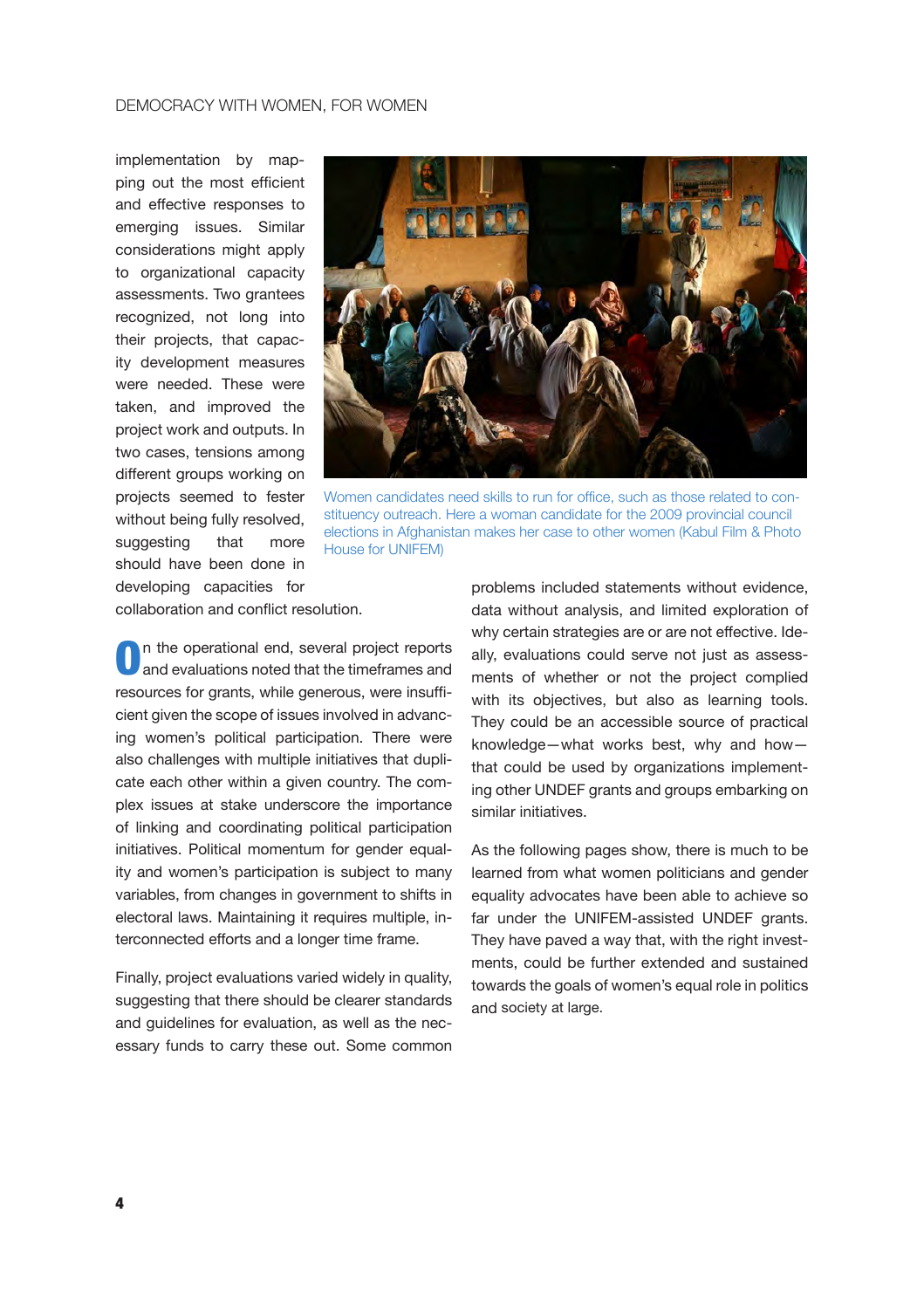# Africa Raising Women's Media Visibility In Elections

# **Quick Facts**

Coverage of women politicians by the media is often limited or biased. To correct these imbalances, the Inter-Press Service (IPS) worked with journalists to improve the quality and quantity of their reporting on women in politics through over 100 new published stories. It reached out to women politicians to cultivate their abilities to engage the press.

# **Aims and Achievements**

In 2007, the project selected 11 out of the 19 African countries undergoing electoral processes, as these provide openings for expanded political coverage. Over 50 journalists from IPS and national media were chosen to begin producing stories on women in the elections, guided by a reporter's checklist for integrating gender into their coverage. A thematic editor provided mentoring in the drafting of stories.

Over 100 stories were produced by the reporters and appeared in media in 26 countries. They included a greater number of profiles of women politicians, and featured analyses of women's election participation in Kenya, reports on protests by women's organizations in Zimbabwe and an investigation of the reduction in female Cabinet members in Benin. Stories highlighted wom-

en's perspectives and explored the impacts women have on political processes. After publication, they were circulated on the IPS newswire, uploaded to an interactive section of the IPS website and reworked into a "rip and read" format for use by radio stations across Africa. By the end of the project in 2008, the website, called "From Polls to Polls," had attracted over 400,000 pageviews. Aside from the stories, visitors could access an elections calendar map, and resources for reporters on gender and elections.

In late 2007, reporters from seven countries and women politicians from four countries participated in a joint workshop on gender, politics and the media in South Africa. The training sought to make reporters aware of gender biases in media coverage, to equip women politicians with skills to engage the press, and to cultivate links between the two

# *What's the Difference?*

Coverage of women politicians and women's political participation increased, with over 100 stories appearing in the media in 26 countries.

Journalists gained new skills to cover women in politics.

Women politicians acquired new abilities to engage the media.

Easily available resources specific to African countries are available to support better coverage of gender and politics.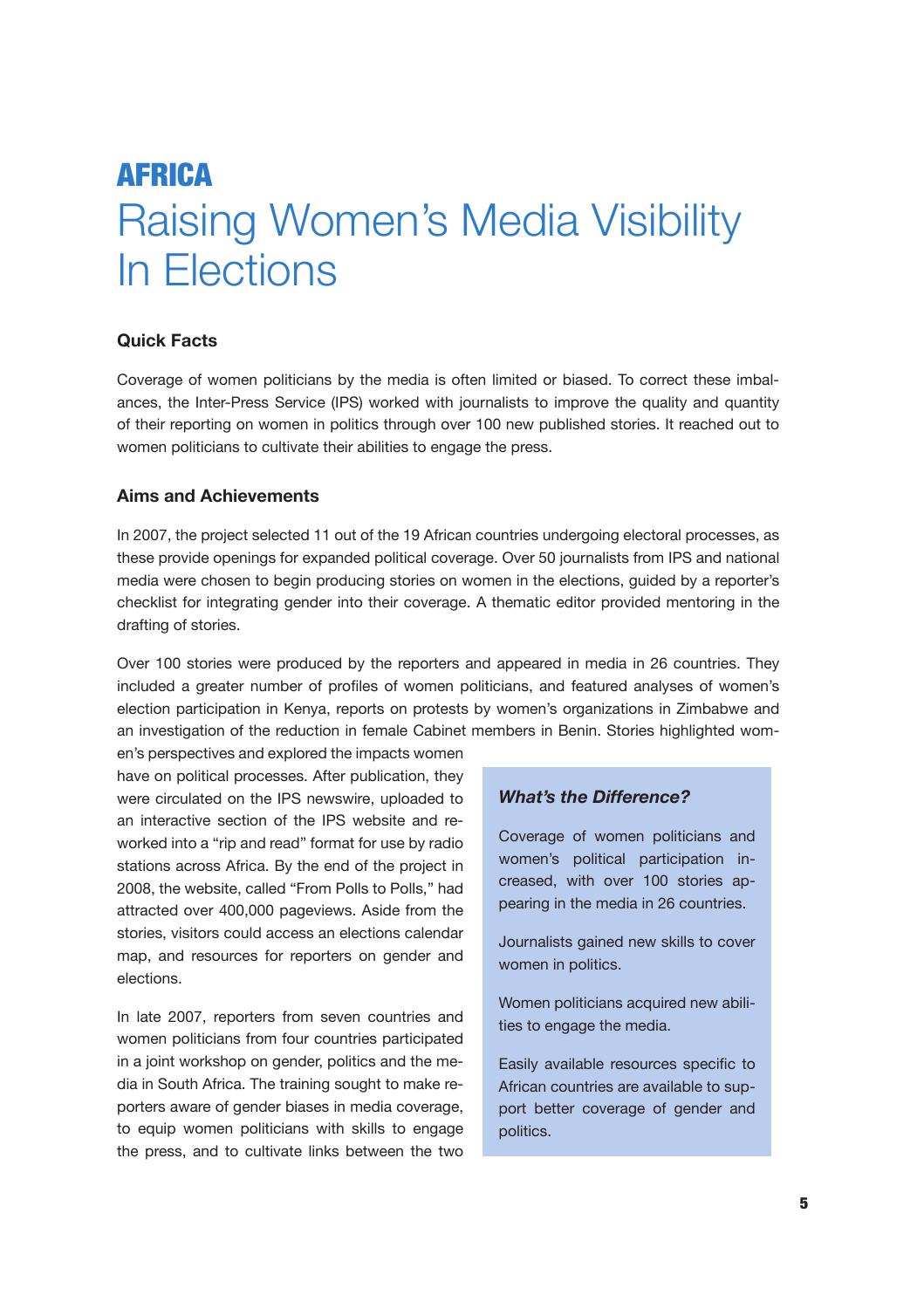groups. A workshop survey found that participating reporters planned to increase their coverage of gender and politics, and were using new knowledge to mentor their peers. Based on their interactions at the workshop, several reporters wrote profiles of women politicians. Women politicians reported that they came away from the session with greater confidence in dealing with the media.

An electronic handbook for journalists and women politicians was created. Entitled "Women in the News: Strengthening the Voice and Visibility of Women in the African Media's Coverage of Elections, Politics and Governance," it was later provided to trainers and more than 40 media organizations, such as the Media Institute of Southern Africa. Media leaders endorsed the handbook as a resource, with the South African Broadcasting Corporation (SABC) uploading it on its Intranet. IPS Regional Director Paula Fray profiled it on two current affairs shows on SABC. Women politicians have used the handbook as a media training resource.

#### **Challenges**

• IPS intended to hold training sessions for women politicians in four additional countries, but was unable to do so for reasons that included slow response times by potential national partners and the need for additional funding.

• A heavy reliance on electronic media to disseminate stories and information did not sufficiently reflect the communications challenges faced in much of Africa. Many people surveyed for the project evaluation reported problems with accessing project materials on the web.

• Nuances in different countries could not be reflected in the reporting and evaluation of the project, as these took a regional approach. Further, the project collected no initial baseline information to inform the eventual evaluation.

• Weaknesses in administrative processes as a whole underlined the need for a qualified project

# **What's Next in Africa?**

Future projects of this type should have a more realistic budget and well-formulated mech-**T** anisms for monitoring and evaluation.

• More workshops should be held, including at the grass-roots level. They should be adapted to different skill levels and languages. Formal partnerships with national and regional organizations could help disseminate tools and training designed by IPS. New training modules should have the capacity to "cascade" down to different countries and groups within them.

• Sustaining the project's advances will require encouraging media houses, not just individual journalists, to provide space for women politicians.

• Media coverage of gender needs to continue increasing in quantity, and be of better quality.

• The use of the handbook could be extended through pullouts and checklists suitable for everyday reference, translation into new languages, simplified descriptions and regular updating. It could also be expanded to cover issues in politics beyond the electoral process.

• More editors should be deployed to provide mentoring as part of journalists' everyday work.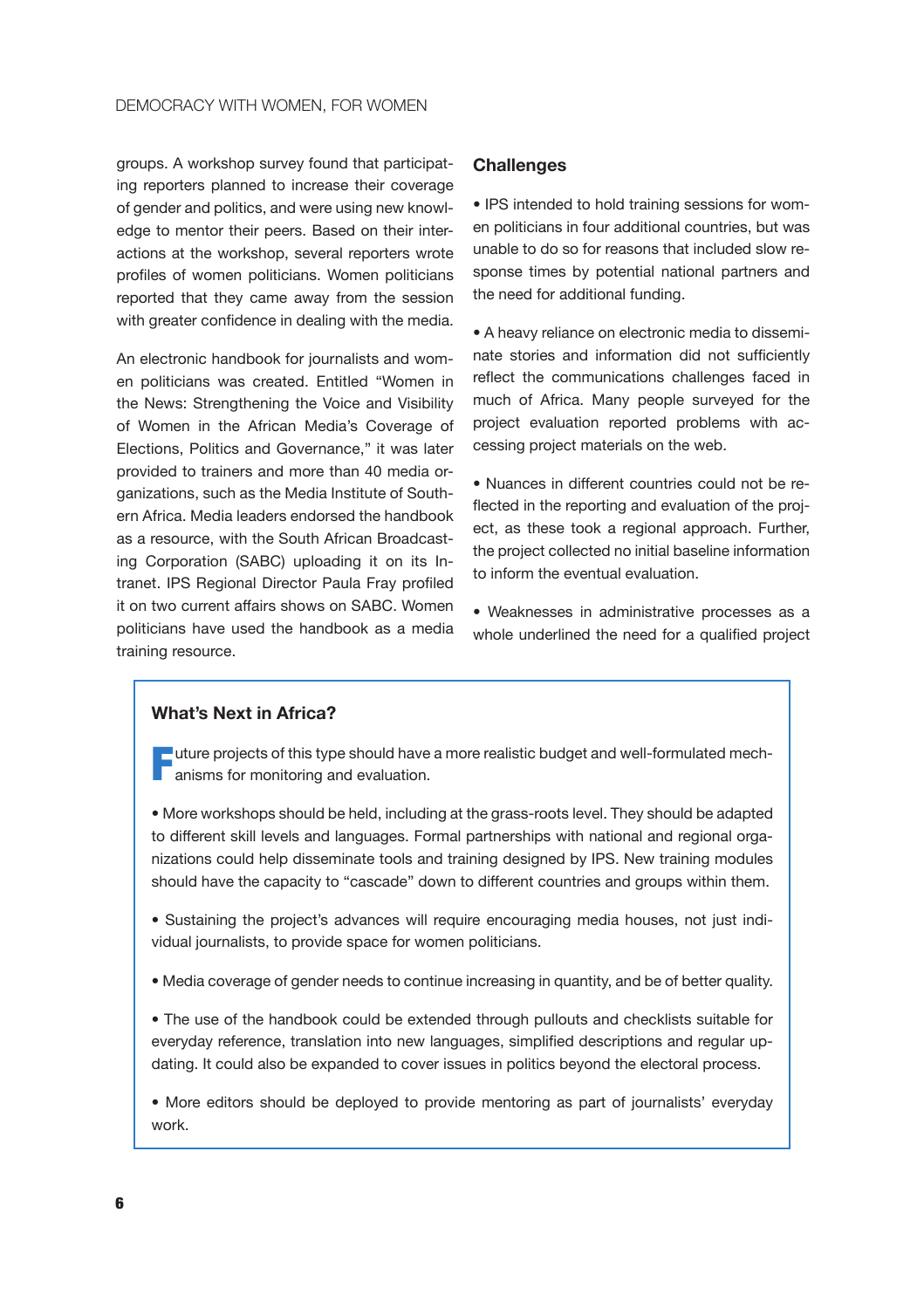coordinator with administrative expertise, beyond gender and media qualifications.

• According to the project evaluation, the project budget of \$216,000 was inadequate for the project objectives and activities, as originally planned.

• The late disbursement of funds, hung up by a process of certifying administrative procedures, meant that more costly project activities had to be postponed. This affected the training activities in particular.

# **Lessons**

• Having a thematic editor ensured that coverage consistently featured a strong gender perspective. The model of linking reporting tools with mentoring was proven to be effective, and has been adapted for other IPS Africa projects to develop the capacities of journalists.

• Mentoring ensured the accurate use of tools such as the checklist, and guided the practical application of new skills. It was widely praised by journalists as helping them in looking at their work in new ways. The project evaluation highlighted mentoring as a cost-effective and accessible methodology that could be used to transmit a variety of skills.

• The project handbook attracted wide interest, despite the lack of training sessions to popularize it. Journalists said that they have used the handbook as a reference on gender even for reporting not directly connected to politics, implying that the potential for the broader application of project materials could be explored.

• A survey of coverage prior to the project found that while a number of articles presented gender issues, most of the sources quoted in the stories were men. This changed after the project; sources for articles became more diverse.

• Originally, the project intended to build links between women politicians and journalists through joint training workshops. When this did not happen, the project encouraged journalists to reach out to women politicians in their countries, which enhanced coverage, produced new contacts between the two groups, and exposed women politicians to opportunities to engage with the media.

• The project did not account for one aspect of the political context in many countries: politicians are expected to buy media time. Women politicians said they often do not have these kinds of resources.

• IPS Africa picked up on several trends through engaging with women politicians, such as their willingness to work across party lines on issues affecting women and in efforts to achieve reconciliation.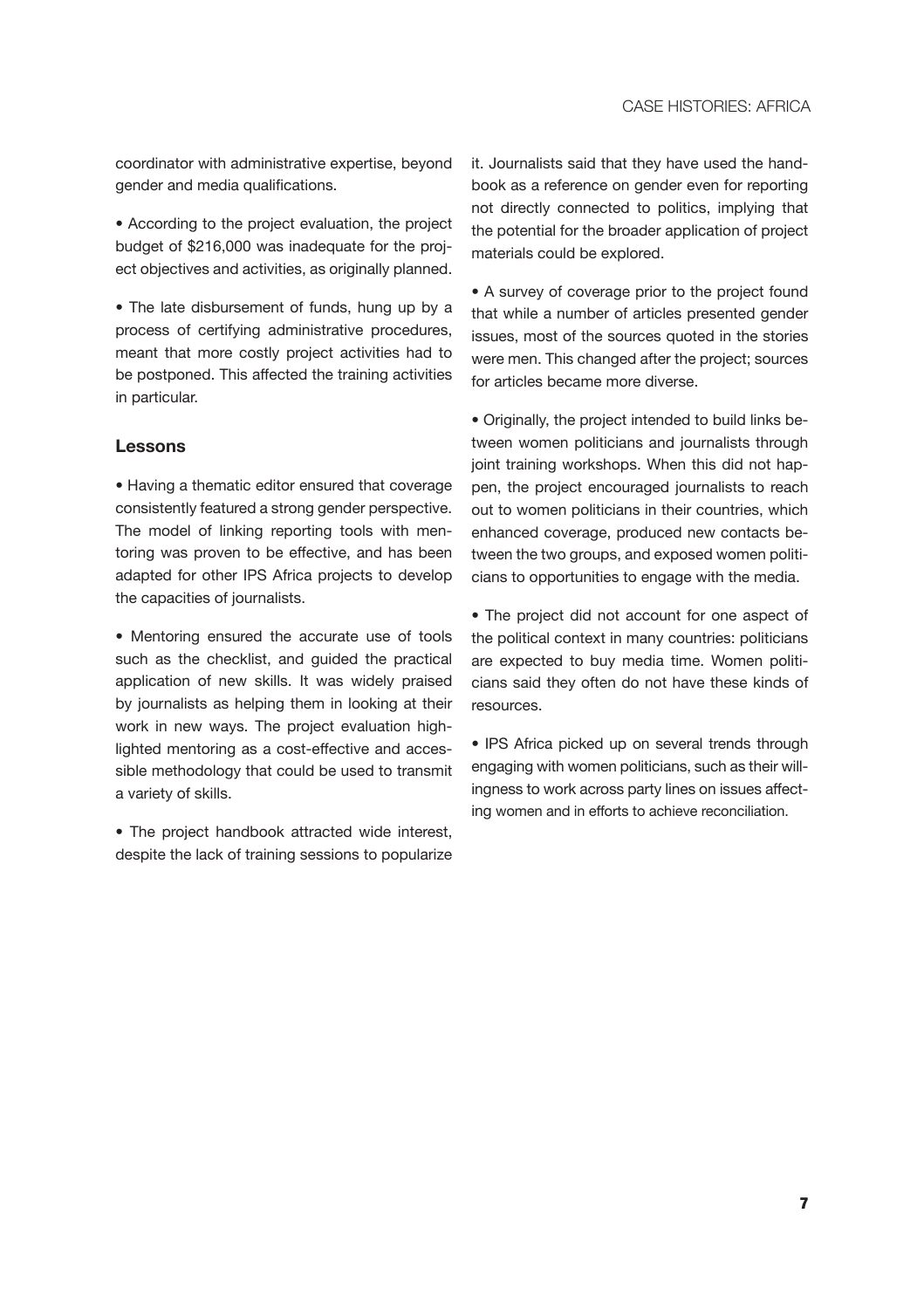# **CAMBODIA** Changing Attitudes About Who Makes Decisions

# **Quick Facts**

On the eve of local and national elections in 2007 and 2008, a coalition of non-governmental organizations empowered hundreds of women to become more visible and effective political candidates and office-holders. It also fostered support for women's political participation across political parties and the general public. Significant increases in the numbers of women in office were one result; changed attitudes about what women can contribute as political leaders was another.

# **Aims and Achievements**

T he project sought to increase the number of women in politics and their abilities to influence policy decisions. It aimed to improve public support for women politicians. Multiple strategies to achieve these objectives included training, advocacy and dialogue, civic education and the development of peer support networks. Before and after local and national elections in 2007 and 2008, the project was active in 12 of Cambodia's 24 provinces, with UNDEF funding supporting activities in 3 provinces. Additional funds were secured from the World Bank.

To institutionalize a non-partisan network to foster women's political participation, seven local non-governmental organizations had come together under the umbrella Committee to Promote

Women in Politics (CPWP) in 2005. CPWP created a secretariat to implement the UNDEF project in 2007. Some initial capacity development was required to clarify structures and responsibilities, and standardize internal procedures. The committee became the only active group of non-governmental organizations seeking to make an impact on the 2007 and 2008 elections.

CPWP members developed 20 training sessions for 170 potential women candidates from the four leading political parties. The sessions stressed skills for campaigning, fundraising and governance.

# *What's the Difference?*

Triple the number of women commune councilors in two provinces in 2007; double the number nationally by 2008.

Double the number of women in the top ranks of national party lists.

A rise in the portion of women parliamentarians from 19% to 22%.

More skilled women politicians; stronger links between women at the local and national levels.

Increased awareness and support for women politicians by political leaders and voters.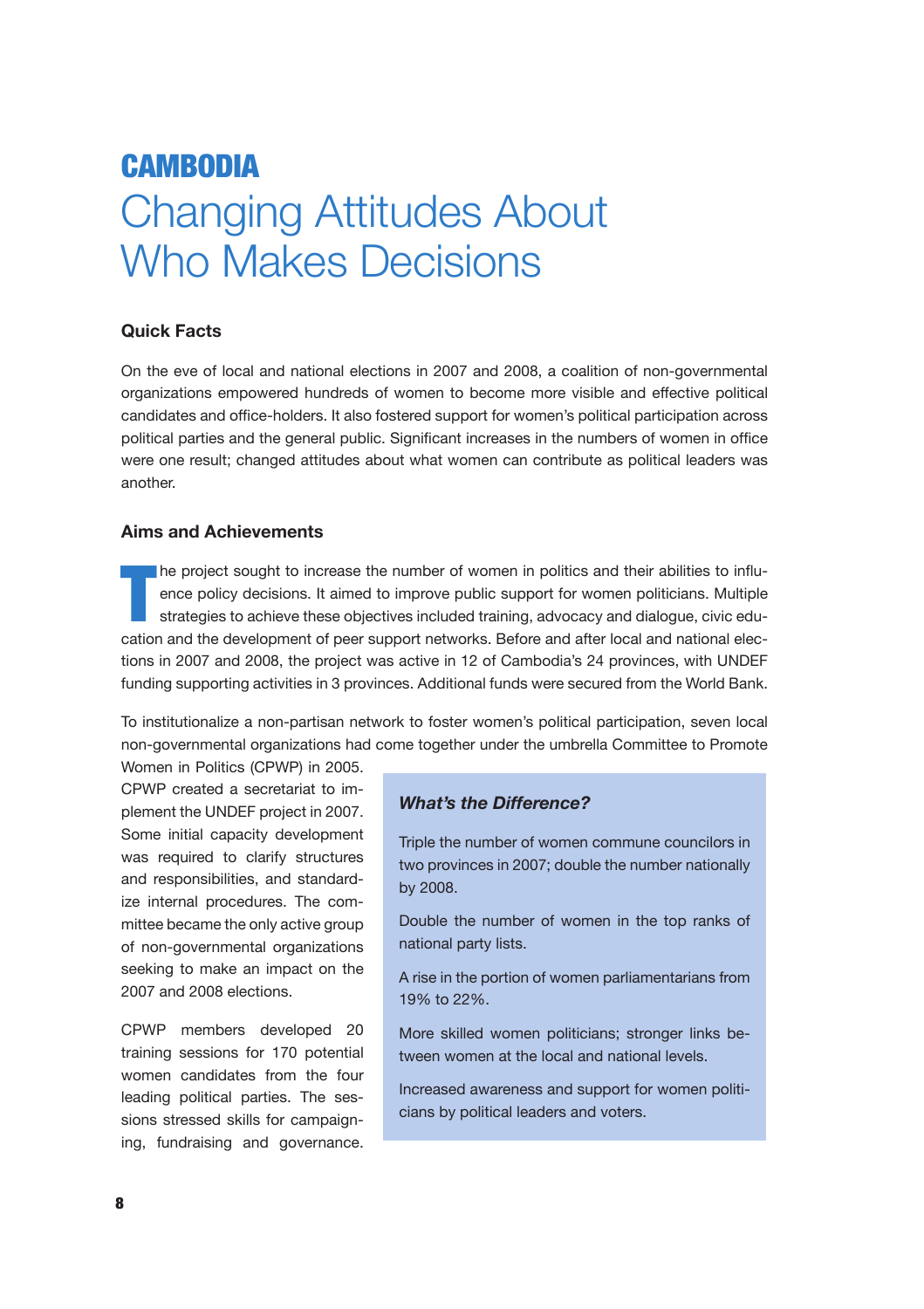Eleven courses for existing women commune councilors to strengthen their effectiveness in office were followed by on-the-job mentoring to work through scenarios faced in council meetings. Peer networks of 75 women leaders each were established in three provinces.

Simultaneously, CPWP held regular meetings with political party leaders from the four major parties at the national, provincial and district levels. A key advocacy message was the need to place female candidates higher on party lists. CPWP emphasized flexibility and the multiple routes for enhancing women's role in parties, rather than pushing for a single approach such as a mandatory quota system.

National conferences further highlighted the importance of women's participation, and drew together civil society and party representatives, along with officials from the Ministry of Interior, Ministry of Women's Affairs and National Election Committee. An event held after the national election attended by the Deputy Prime Minister welcomed successful women candidates. It became the first opportunity for local and national women leaders to network and explore future collaboration.

project developed TV and radio spots and<br>broadcasts of roundtable discussions adproject developed TV and radio spots and vocating for women's political participation; these ran nearly 400 times on radio and television. Brochures, T-shirts, posters and other materials were widely disseminated—over 72,000 items were produced. Public forums on women's political participation—mostly held at night so more people could attend—brought together citizens and political representatives, attracting over 23,000 participants.

The project fostered the emergence of strong women's coalitions in Cambodia, both through CPWP and the peer support networks. Assessments of participants in the training showed improvements in knowledge and skills, with more saying they are now equipped to take a leadership role. According to the project evaluation, women in office are more active in raising issues related to gender, and are working across party lines to promote women's political participation.

In two of the provinces where UNDEF supported activities, the number of women commune councilors tripled. Across Cambodia, the percentage of women councilors rose from 9 percent to 15 percent in 2007, and reached 20 percent in 2008. On the national level, the number of women in the top three ranks of party lists doubled, and the percentage of women parliamentarians rose from 19 percent to 22 percent in 2008. A woman became Deputy Prime Minister, and women were appointed as deputy governors in all provinces. Cambodia is now close to its national Millennium Development Goal of parliamentarians being at least 24 percent women by 2010.

Increased awareness of voters was captured in surveys and contributed to the greater number of elected women. The outreach efforts to citizens also became part of breaking Cambodia's culture of silence, where people are expected not to question or claim their rights. The public forums allowed people to discuss issues they deal with in their everyday lives and express what they think to elected representatives, an unprecedented opportunity for many.

#### **Challenges**

• The timeframe of the project was short, given the large systemic challenges at stake. Long-term progress in women's political participation will require long-term actions and investments. While some mechanisms for sustainability are in place, such as the peer support networks, the lack of follow-up activities may over time diminish interest in and commitment to the project objectives.

• At the start of the project, the CPWP secretariat benefitted from various institutional strengthening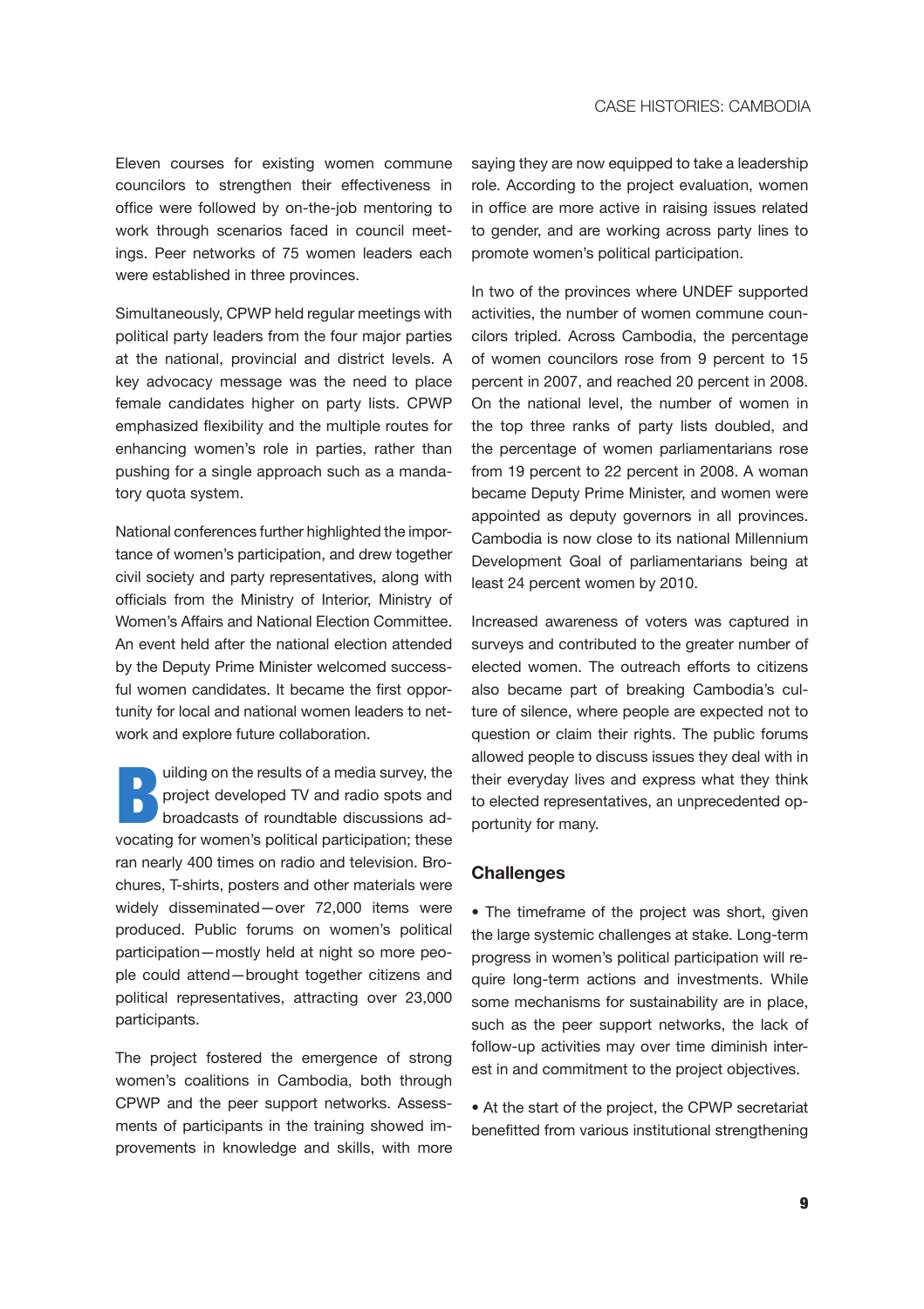exercises, such as an organizational development workshop and manuals to carry out trainings and public forums. Tensions within the CPWP related to roles and responsibilities persisted, however, compounded by staffing and workload concerns. Difficulties arose from CPWP's reliance on the staff of member organizations for project implementation, since CPWP itself serves mainly in a coordination role.

• Monitoring consultants hired to provide a series of four reports during the project helped overcome some identified weaknesses in the project and in the CPWP's functioning. But capacity gaps limited coherence in data collection. More clarity was needed about why and when information should be collected, and by whom.

### **Lessons**

• Increasing space for women to have a voice depends on actions in the political, cultural, social and administrative arenas, all of which offer different leverage points. Involving people at many different levels recognizes that the position of women in society needs to be dealt with from the household up to national politics.

### **What's Next in Cambodia?**

 $\blacksquare$  uture barriers to women's participation that may need more consideration include the **lack of role models especially for women in villages, hindrances to decentralization and** local government due to the reluctance of central powers to cede control over decisionmaking and/or resources, a lack of resources for women candidates, strong biases against women perpetuated by senior political party leaders and men's continued preference not to vote for women.

• Women's economic empowerment needs to be promoted in tandem with political participation. This would encourage more equality at home, empower women to have a greater say in private and public, and provide access to the resources required for political contests.

• CPWP should engage with non-governmental organizations working on other areas of development to build broader alliances and links between community organizations and the government. This could be part of pursuing a broader agenda for women that makes direct connections between women's political participation, and responses to other priority development needs and rights.

• Women's groups at the village level could be cultivated to provide a mass base of support for the peer support networks at the provincial level.

• Further leadership training could bring together women in local and national political positions, strengthening collaboration and building stronger links particularly in light of decentralization.

• CPWP's management procedures need to be further reviewed and standardized. There should be a common reporting system for all members, and secretariat staff coordination skills should be bolstered.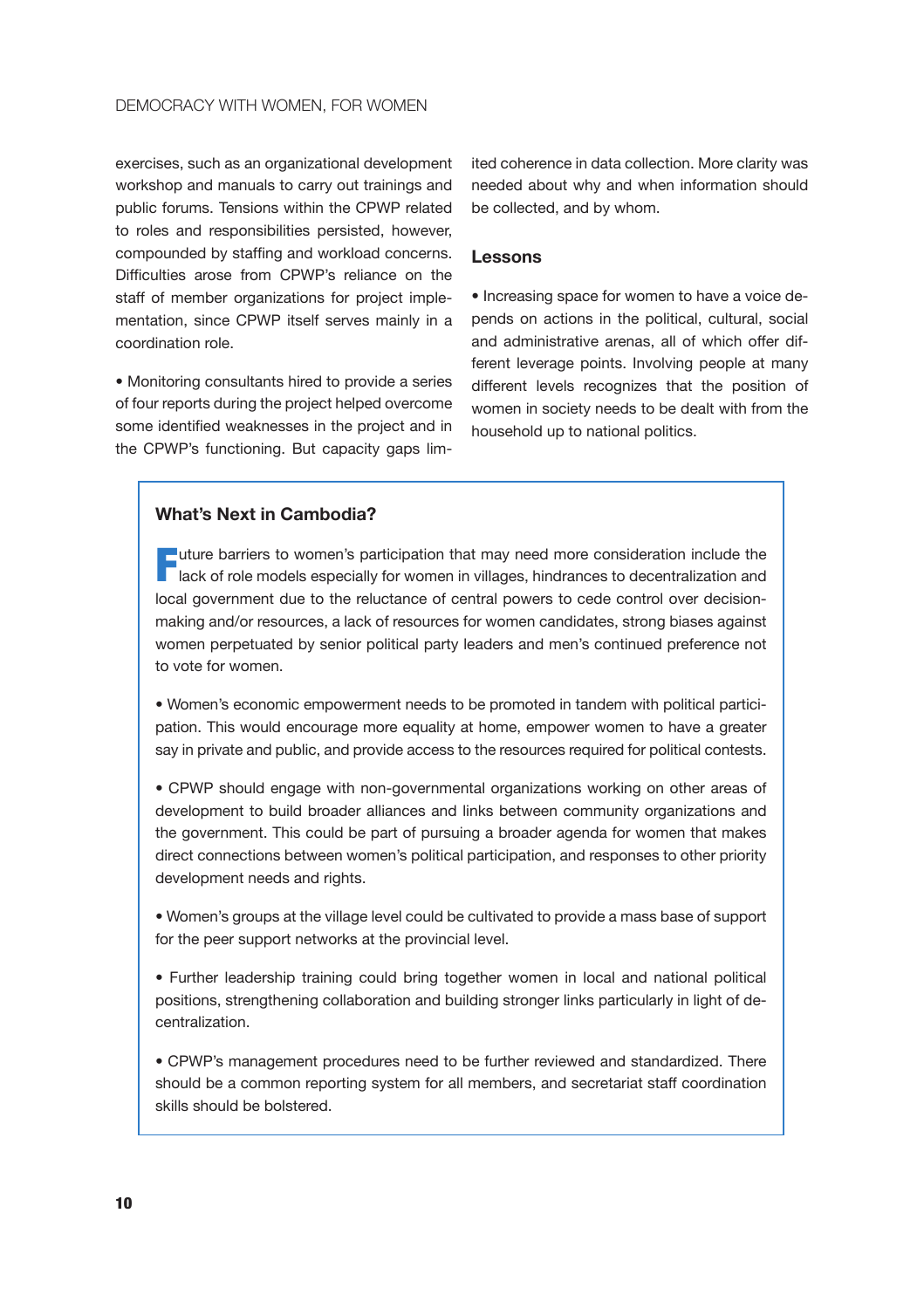• Cultural expectations, particularly in terms of women's roles at home, continue to be a barrier to political participation. These cause confusion among women themselves about the scope of their political engagement.

• Having supportive laws and policies lent momentum to the project. These included the targets for women's political participation under the Cambodian MDGs.

• The project responded to potential tensions along political party lines by engaging all major parties, and by subsuming the political identities of CPWP members under a non-partisan mandate. Neutrality allowed the project to encourage women councilors to take up the sensitive issue of inconsistent government accountability to people's needs, such as through proposals for better local services. At the same time, some behindthe-scenes political affiliations by CPWP members eased access to key officials.

• The project dealt with several anticipated risks, such as the lack of cooperation from local government officials and political instability, by building on relationships with provincial authorities that had already been formed, and by encouraging the peer support networks to create and maintain links with government and political party leaders at different levels.

• The timing of the project with Cambodia's decentralization reforms has situated gender equality at the front of legal and policy choices, and equipped women to capitalize on emerging opportunities for local participation.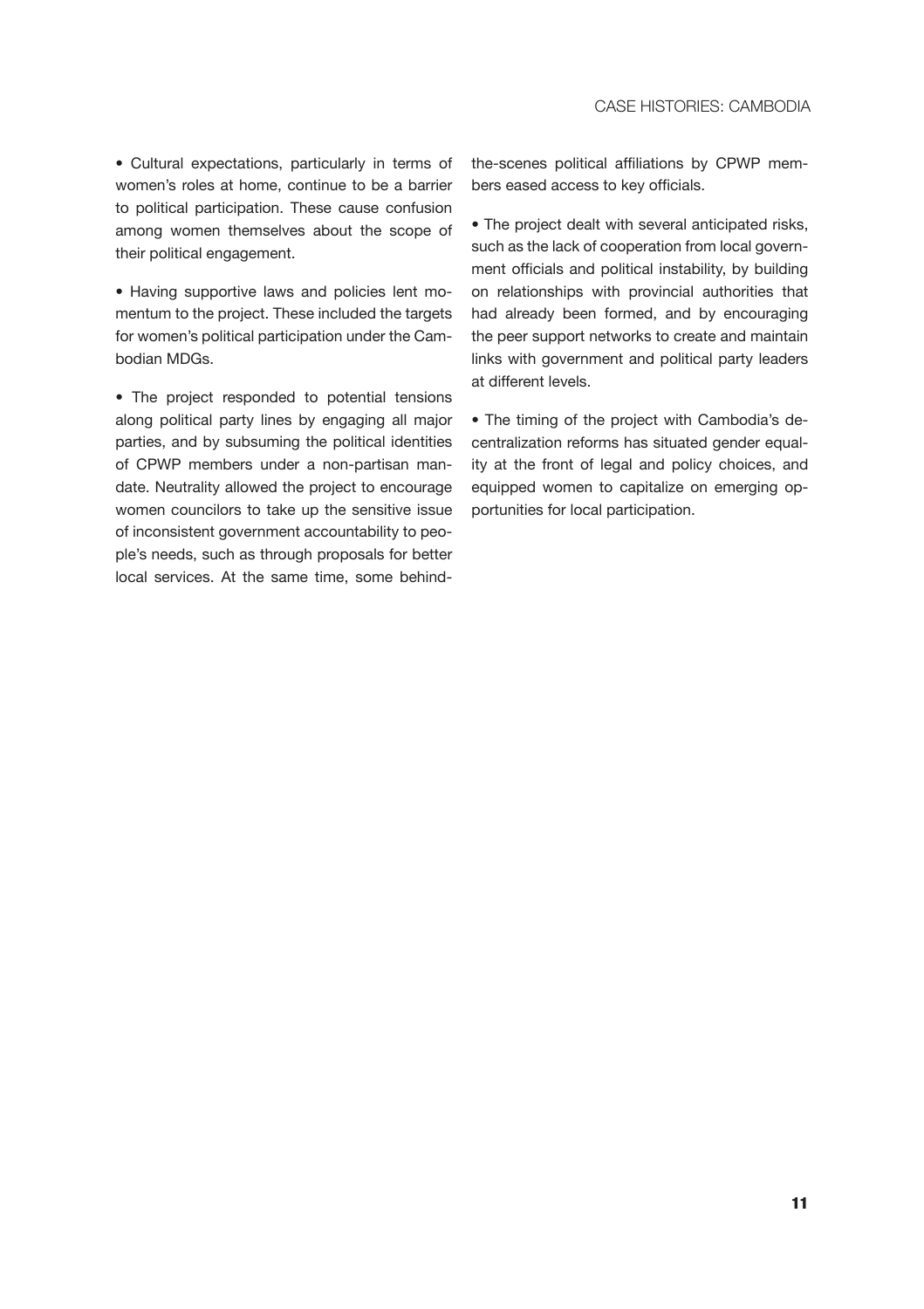# **ECUADOR** Political Transformation Yields Rights Guarantees

# **Quick Facts**

The project sought to strengthen women's political participation in Ecuador by working on multiple fronts: preparing a Women's Political Agenda, training women leaders, raising public awareness of women's role in politics and monitoring compliance with quota laws. It brought a record number of women into the Constituent Assembly formed in 2007, and successfully advocated for the inclusion of almost all of the Women's Political Agenda into the new Constitution.

# **Aims and Achievements**

T he project took place against the backdrop of political transformation, and in an environment where political institutions had historically downplayed women's political rights, including by disregarding established quota laws. Just after the project began in 2007, Congress was dissolved and a Constituent Assembly formed to draft a new Constitution. The project had not anticipated this sudden shift, but was able to adapt, successfully capitalizing on it as an opportunity to usher in new forms of institutional and legal support for women's rights.

The first component of the project, the Women's Political Agenda, had been intended as a more general exercise to promote consensus among diverse women's groups, but was strategically redirected towards the constitutional drafting process. Under the umbrella of the National Council on Women (CONAMU), diverse women's groups worked on proposed articles for the new Constitution, covering issues such as respect for cultural diversity, sexual and reproductive rights, access to gender justice and parity in representation. National and regional conferences mobilized women's leaders to contribute ideas to the agenda and advocate for its adoption. When the new Constitution

was adopted, it included 98 percent of the proposals that women put forward.

The second project component involved the Andean Human Rights Program of Simon Bolivar Andean University training women leaders, from different levels of government and civil society, on both interpersonal and political skills. The training emphasized practical techniques for incorporating gender and human rights into governance. Deliberate attempts to extend the training to women who normally do not benefit from this kind of opportunity included a national call for participation. A partnership with the Association of Women on Rural Parish

# *What's the Difference?*

A new Constitution integrating 98 percent of proposals in the Women's Political Agenda.

A record number of women—35 percent—in the Constituent Assembly.

More women running for office, and more women politicians taking steps to advance gender equality.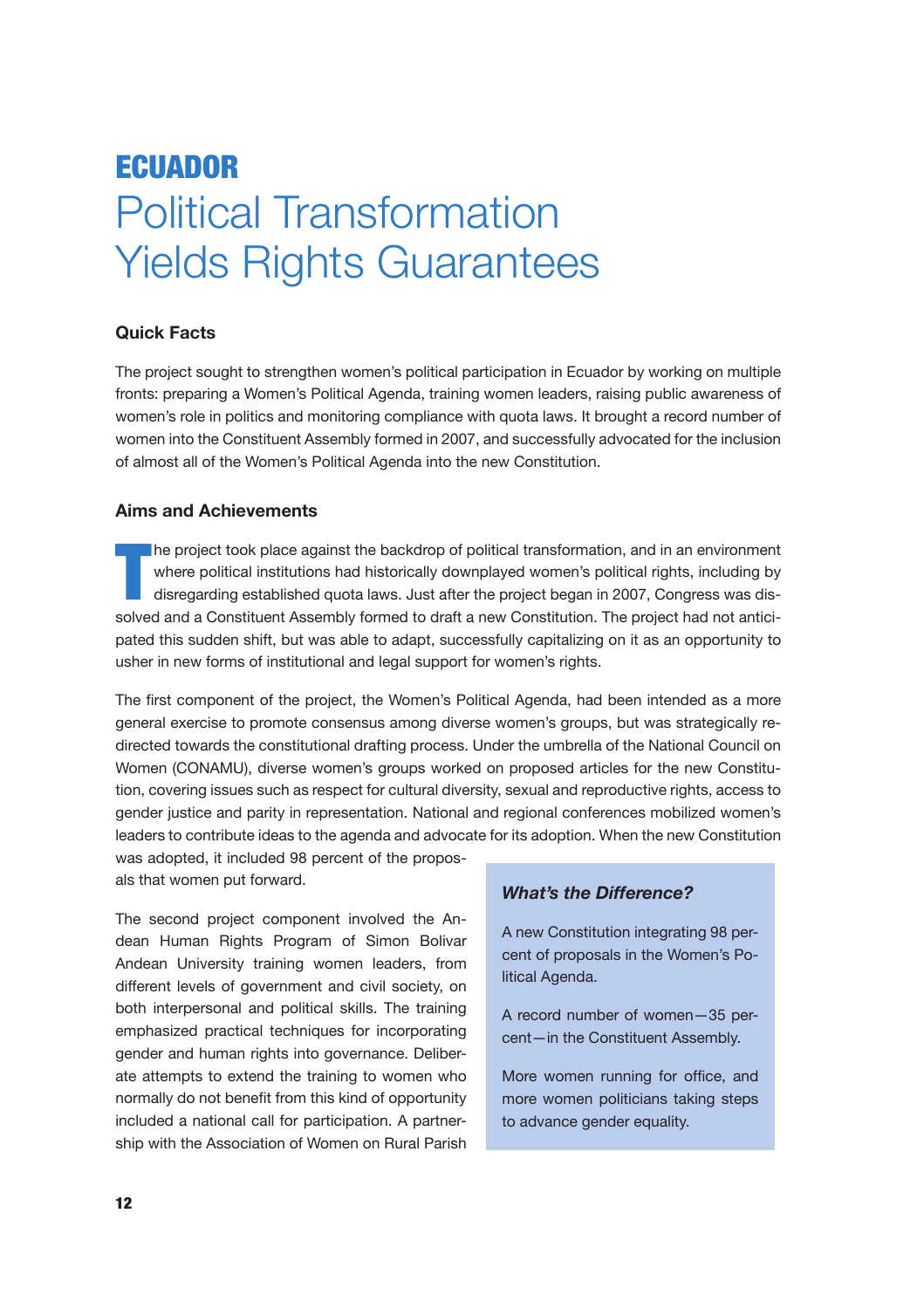Boards of Ecuador (AMJUPRE) ensured the significant presence of rural women leaders in trainings. Over half the women who completed the trainings later decided to run for an elected office, and some have reported progress in the gender responsiveness of their work, such as by improving local ordinances on domestic violence and training for women.

T hrough the third project component, the Equity and Development Foundation orchestrated a push for applying existing quotas to the Constituent Assembly elections. This entailed media campaigns on women's rights, and training for women's activists on citizen inspections of compliance with quota laws. All political parties and movements eventually upheld the quotas, resulting in women comprising 35 percent of Assembly members, the highest rate ever in Ecuador.

#### **Challenges**

• Diverse partnerships proved to be both a project strength and a challenge. As an example of the latter, Ecuador's history of debate on left vs. right, autonomy vs. cooptation, the state vs. civil society, and so on fostered strained relationships between CONAMU and women's movements. Women's activists questioned whether or not a public institution can adequately represent wom-

### **What's Next in Ecuador?**

**Pomen's movements need to build more capacities to analyse and advocate for** I laws, independently of the state. At the same time, the working relationship with CONAMU, which is making a major effort to incorporate gender in all laws in Ecuador, needs to be maintained, with diverse branches of the women's movement able to continuously participate.

• Future projects could do more to acknowledge some of the tensions in Ecuadorian society, and provide specific mechanisms to manage them and build respect for differences. This could include dialogue and communication around common agendas. It might address the duplication of efforts that sometimes arises when there is an emphasis on diverse representation at the expense of collaboration.

• Government institutions could provide support to training women leaders, as the lack of such support in this project was behind a high drop-out rate; women had to attend through their often limited personal resources.

• More local resources should be tapped and expanded for citizen oversight around quota laws and other aspects of women's political participation, given the proven effectiveness of this method in this project.

• More efforts are needed to reach women excluded from political processes for reasons in addition to gender, such as location, economic standing and cultural background.

• Women's participation needs to be accompanied by a gender equality agenda. Discrimination is deeply embedded, and participation alone is not enough if women stop short of advocating for women's rights.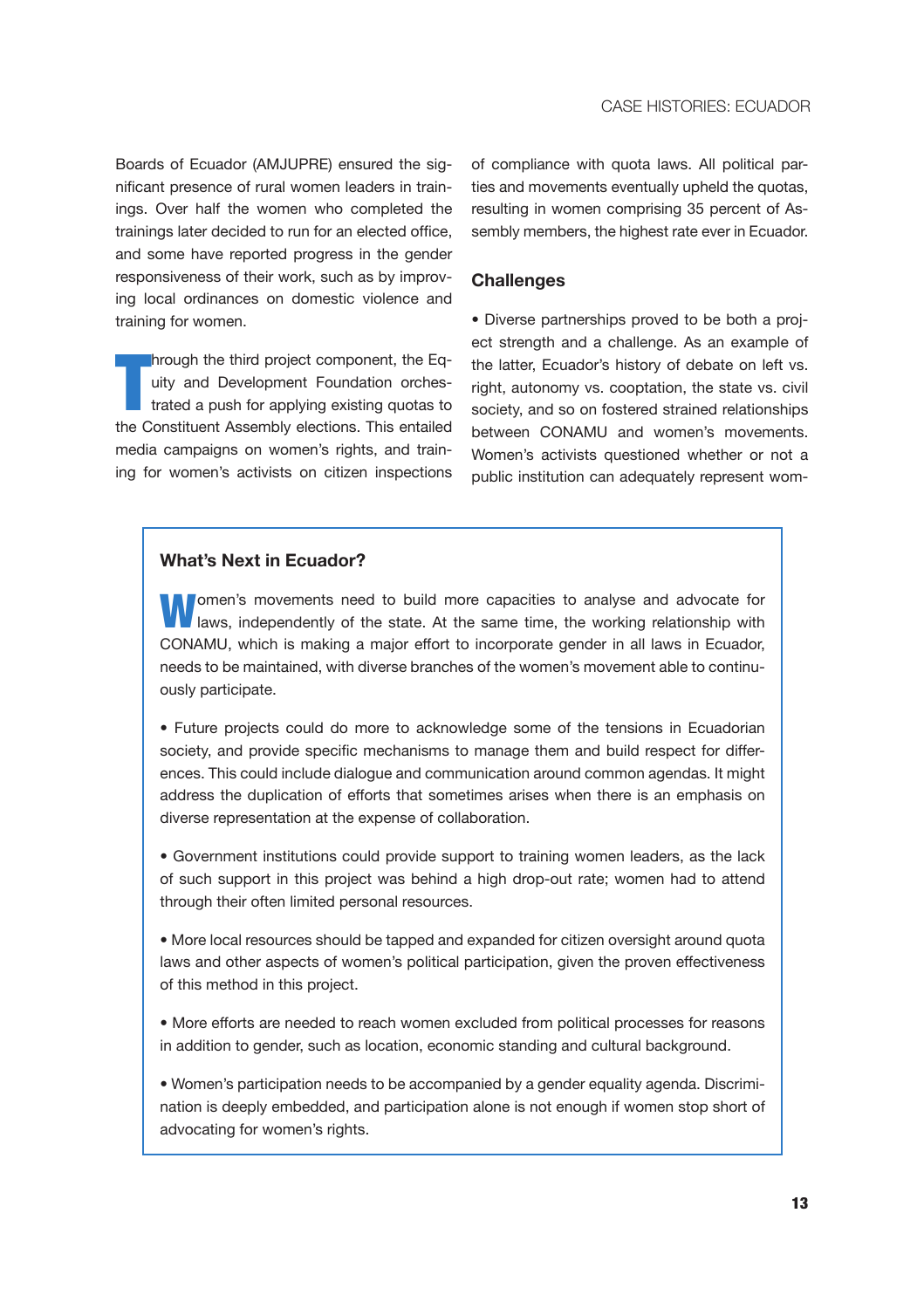en's rights, and how inclusive it can be. CONAMU, however, brought resources and leadership capacities required to undertake a process on the scale of the Constituent Assembly.

#### **Lessons**

• The three project components, while loosely connected at the start, ended up being mutually reinforcing through a major political event: the Constituent Assembly. This became a forum where a significant percentage of women could present their demands and skillfully negotiate significant advances in constitutional protections.

• The previous experience of women's groups in advocating for compliance with quota laws proved important. Skills that were already in place

could be broadly deployed nationally and locally, such as through citizen monitoring.

• Training on personal confidence and self-esteem, in addition to information on integrating gender into political activities, helped women leaders acquire capacities to debate and participate in politics from the stronger foundation of their own personal development.

• AMJUPRE made progress in making rural women more visible by bringing them into the training. An unintended result of diversity among trainees along lines such as age, educational background and ethnicity—was that women took opportunities to examine and learn from their differences.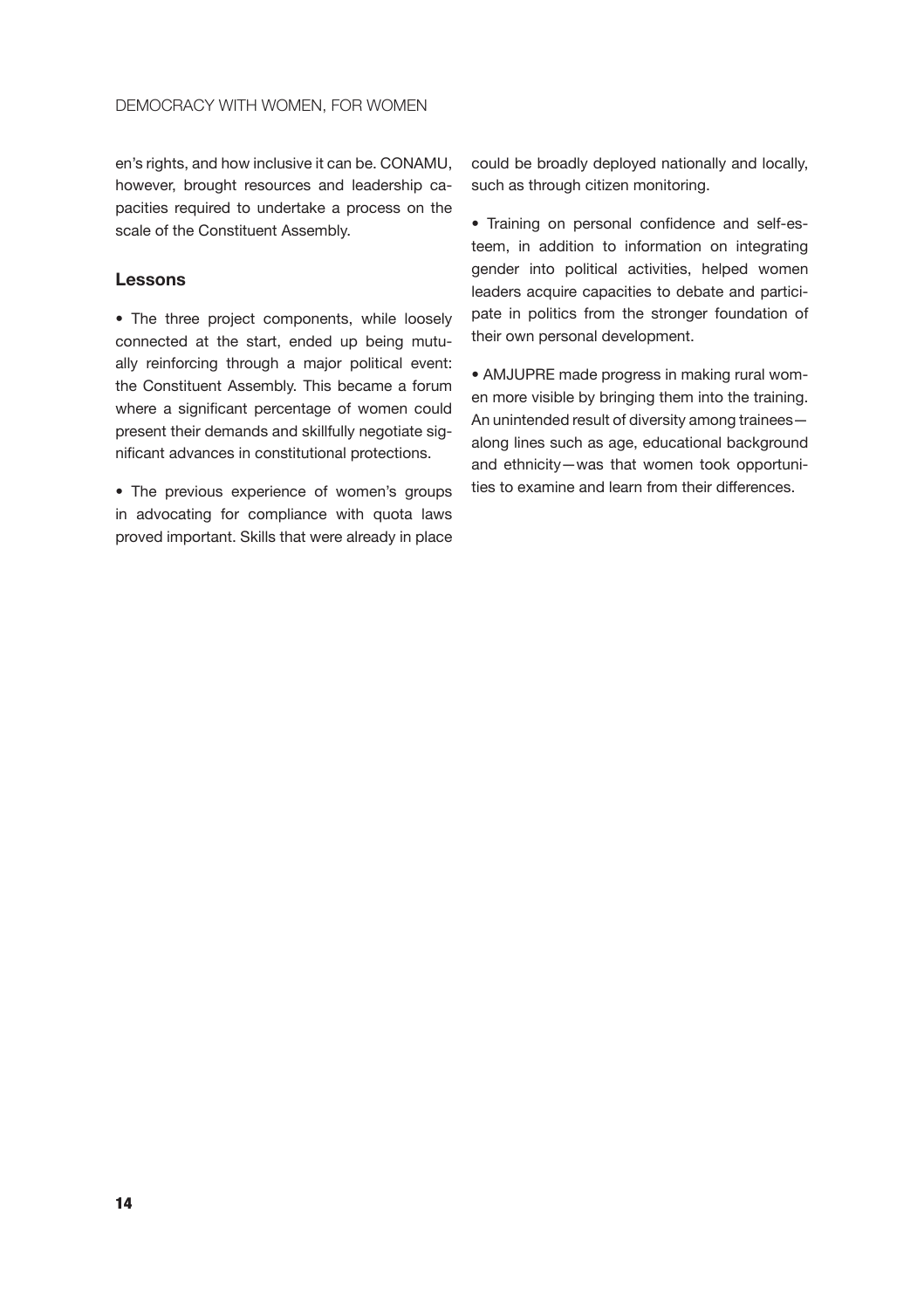# Great Lakes Region New Room for Gender Advances In Peace Processes

# **Quick Facts**

Women leaders mobilized under a regional advocacy agenda to raise the visibility of gender in the adoption of the Peace and Security Pact and its Protocol on the Prevention and Suppression of Sexual Violence, and their application on the national level. Gender mainstreaming guidelines were developed and applied.

### **Aims and Achievements**

A decade of rampant conflict and instability in the Great Lakes region led the African Union and the United Nations to hold the 2004 International Conference on Peace, Security, Democracy and Development. In 2007, member states moved toward ratifying the conference's Peace and Security Pact, which incorporates numerous provisions for gender equality, including the Protocol on the Prevention and Suppression of Sexual Violence against Women and Children in the Great Lakes Region. This process provided an opportunity for the project to mobilize women leaders in the region to advocate for ratification, which occurred in 2008, as well as the integration of pact provisions in national laws and policies.

Under UNIFEM coordination, the project began with a baseline assessment of women leaders. This fed into the organization of a regional conference for women parliamentarians in Kigali. The conference's high visibility—it included participants such as Liberian President Ellen Johnson-Sirleaf heightened attention to women's political role and helped shape a regional advocacy agenda among women leaders.

Subsequent project activities built on this momentum, encouraging women to push for women's rights through the pact process. At a regional workshop on gender mainstreaming in Burundi, for example, participants from 10 countries reviewed the structures established under the Peace and Security Pact and identified entry points for gender mainstreaming. Guidelines for mainstreaming in projects and regional mechanisms under the pact were issued. These were latter applied to a series of workshops organized by the pact's secretariat to define initiatives related to gender and governance, economic development and regional integration.

### *What's the Difference?*

Gender mainstreaming applied to activities under the Peace and Security Pact.

National mechanisms to implement gender provisions assessed; gender mainstreaming guidelines developed.

National actions to domesticate the Protocol on the Prevention and Suppression of Sexual Violence.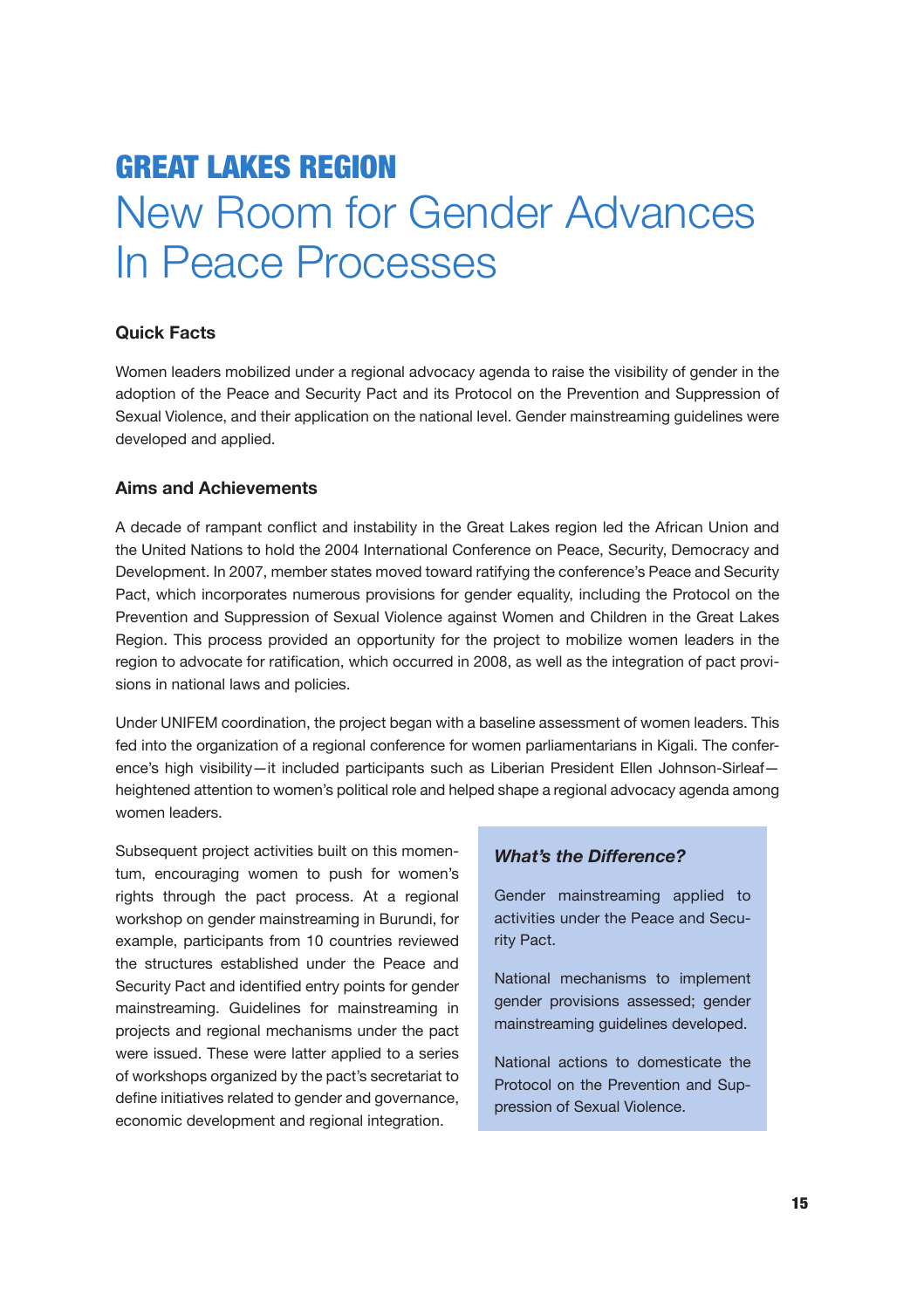To rally support specifically for the Protocol on the Prevention and Suppression of Sexual Violence, advocacy materials in five languages were prepared for the summit for heads of state on the first anniversary of the signing of the pact, and distributed to the media. They underscored obligations under the protocol and promoted existing initiatives to stop violence. The project's main gender expert visited all 11 member states to assess national mechanisms to implement the pact's gender provisions, particularly the protocol.

The combination of these different measures created an environment conducive to gender mainstreaming as member states began to domesticate the protocol. Burundi, Democratic Republic of Congo and Rwanda have all instituted departments for gender and adopted gender-sensitive budgeting mechanisms. Burundi has used the protocol to elaborate its own national strategy to stop sexual and gender-based violence. A gender focal point at the secretariat worked with national focal points in six countries—Angola, Democratic Republic of Congo, Republic of Congo, Rwanda and Zambia—on mainstreaming gender in all programmes executed under the pact.

#### **Challenges**

• The Peace and Security Pact was expected to be ratified by the time the project commenced, but this did not happen. As a result, the project had to reorient around advocating for ratification. Issues related to resurgent conflict and political instability also posed delays. Adaptive capacity was crucial to moving forward.

• The project did not directly address women's poverty, an issue of paramount importance to women generally in the region, which reduced possibilities for broad interest and buy-in. Limited resources proved a hindrance to project implementation as women lacked funds to attend meetings to develop their capacities or carry out advocacy. The project team found that many dynamic initiatives were proposed during the meetings, but very little money is available to fund them, either at the regional level or within individual countries.

• The region's general lack of data on sexual and gender-based violence impeded measurement of project achievements, as did the absence of a monitoring and evaluation plan and assessment indicators.



Women at a shelter for survivors of sexual violence in the Democratic Republic of Congo are among the many who will benefit from stronger prevention and protection mechanisms (UN Photo/Marie Frechon).

• The project depended heavily on its sponsors, UNIFEM and UNDEF. Considerable momentum was built through it, with keen interest expressed by several heads of state in the region, but there was no strategy for sustainability in place to capitalize on this.

#### **Lessons**

• An element favouring the timing of the project was the decision of the conference secretariat to mainstream gender in all its programmes.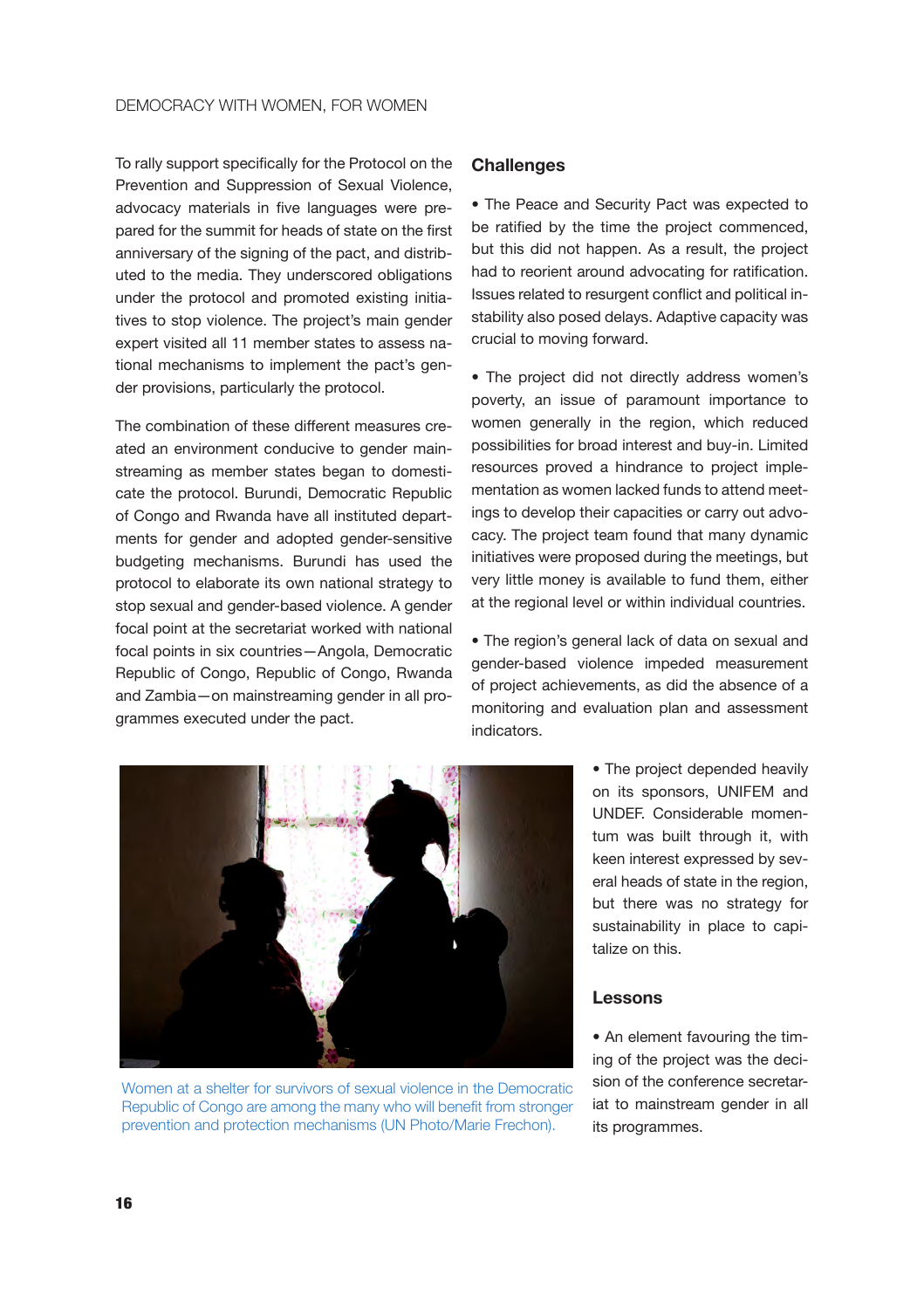• Based on feedback from women's organizations, the project evaluation noted that little impact from the project was felt in rural areas, where most women in the region live. Grass-roots activism was not planned, because advocacy on the regional level was seen as a starting point.

• There is a general need to move from international meetings to concrete actions, such as prosecution of the perpetrators of gender-based violence, or at least to combine work on both to demonstrate the value of the project to a broad cross-section of people.

# **What's Next in the Great Lakes Region?**

**Let ronger connections to grass-roots women could be made through rural workshops or** The dissemination of key project messages in local languages.

• More should be done to disseminate information about the protocol, and create data systems to monitor implementation.

• UNIFEM could play a coordinating role in managing the multiple and at times duplicated efforts to address sexual violence in the region.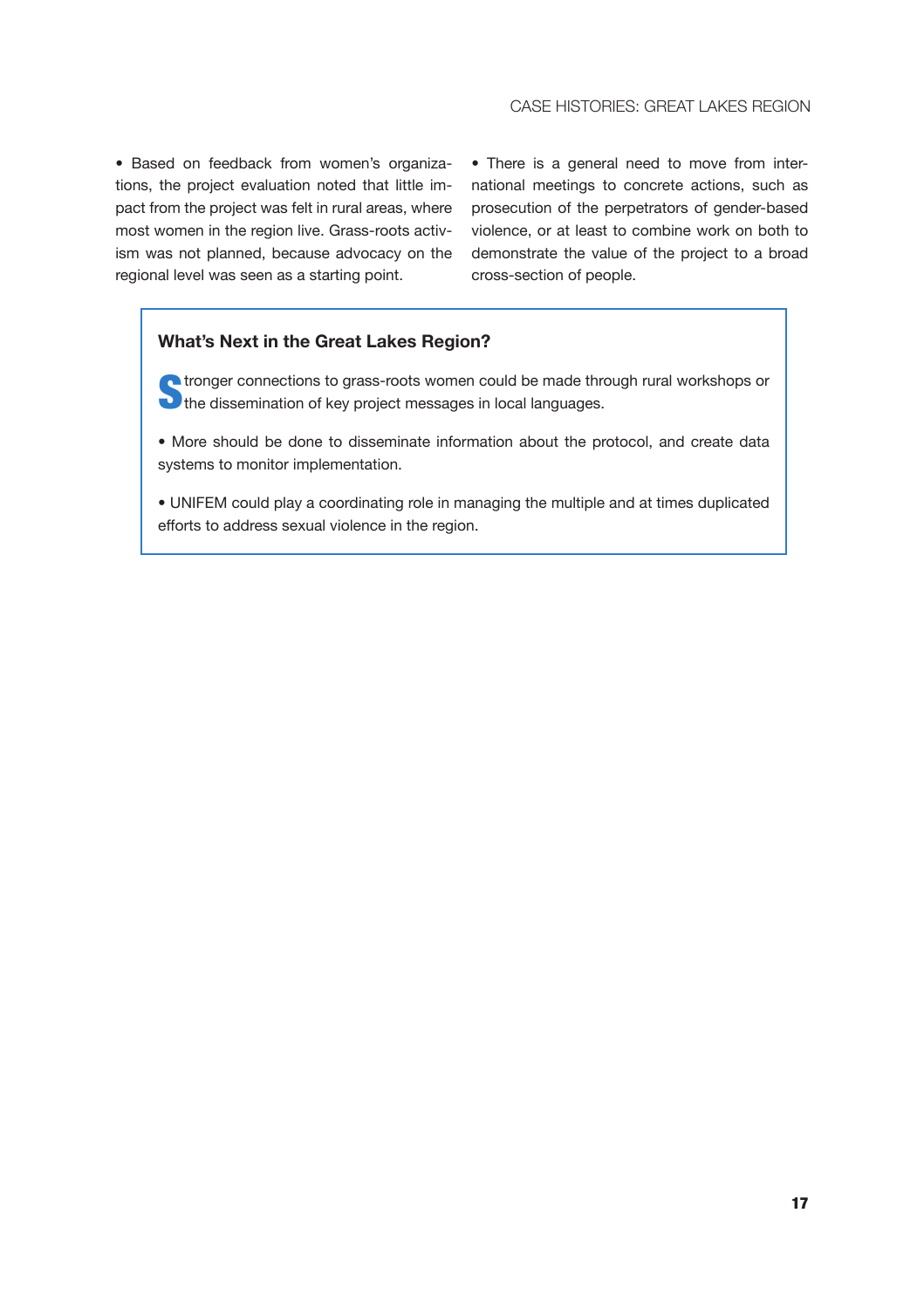# Haiti Quotas and Training Stoke Democratic Renewal

*Note: This project took place before the January 2010 earthquake struck Haiti. It is presented here for information, with full recognition that the parameters in Haiti have significantly changed.* 

### **Quick Facts**

Through training and coaching, the project fostered the skills of women politicians and political candidates, aiming to add to the momentum of a small but growing number of Haitian women seeking a political voice. It generated support among political parties, Parliament and the electoral council, leading to new quota provisions in electoral law.

### **Aims and Achievements**

Despite Haiti's ongoing political and economic instability, and longstanding gender norms that have kept women away from politics, more and more Haitian women are running for office or seeking other forms of political expression. In 2007 and 2008, during a period between elections, the project combined training, coaching, networking and advocacy strategies to encourage women's political engagement and strengthen their effectiveness. It operated on the theory that a significant increase in women's participation is integral to democratic renewal.

A first activity, run by the local organization Fanm Yo La, involved training for 80 women candidates from all Haitian political parties as well as independents. It covered technical skills such as fund-raising and political campaigning, and introduced the notion of transformative leadership.

Under a second component, 30 women, drawn from among those who ran in the 2006 national and local elections, took part in coaching sessions organized by the Gender Unit of the UN peacekeeping mission (MINUSTAH) and the Centre for Commitment, Responsibility and Capacity Building (CERAC). The coaching involved the active application of learning to the work women were doing as politicians and community leaders, including through small community projects designed to cultivate management and leadership skills.

#### *What's the Difference?*

Three-quarters of women trainees exhibit improved political skills.

More than half of women senatorial candidates in 2009 participated in the project.

Increased support for women candidates by two political parties.

A gender advocate was appointed to the Electoral Council.

Temporary affirmative action were measures included in the 2008 electoral law.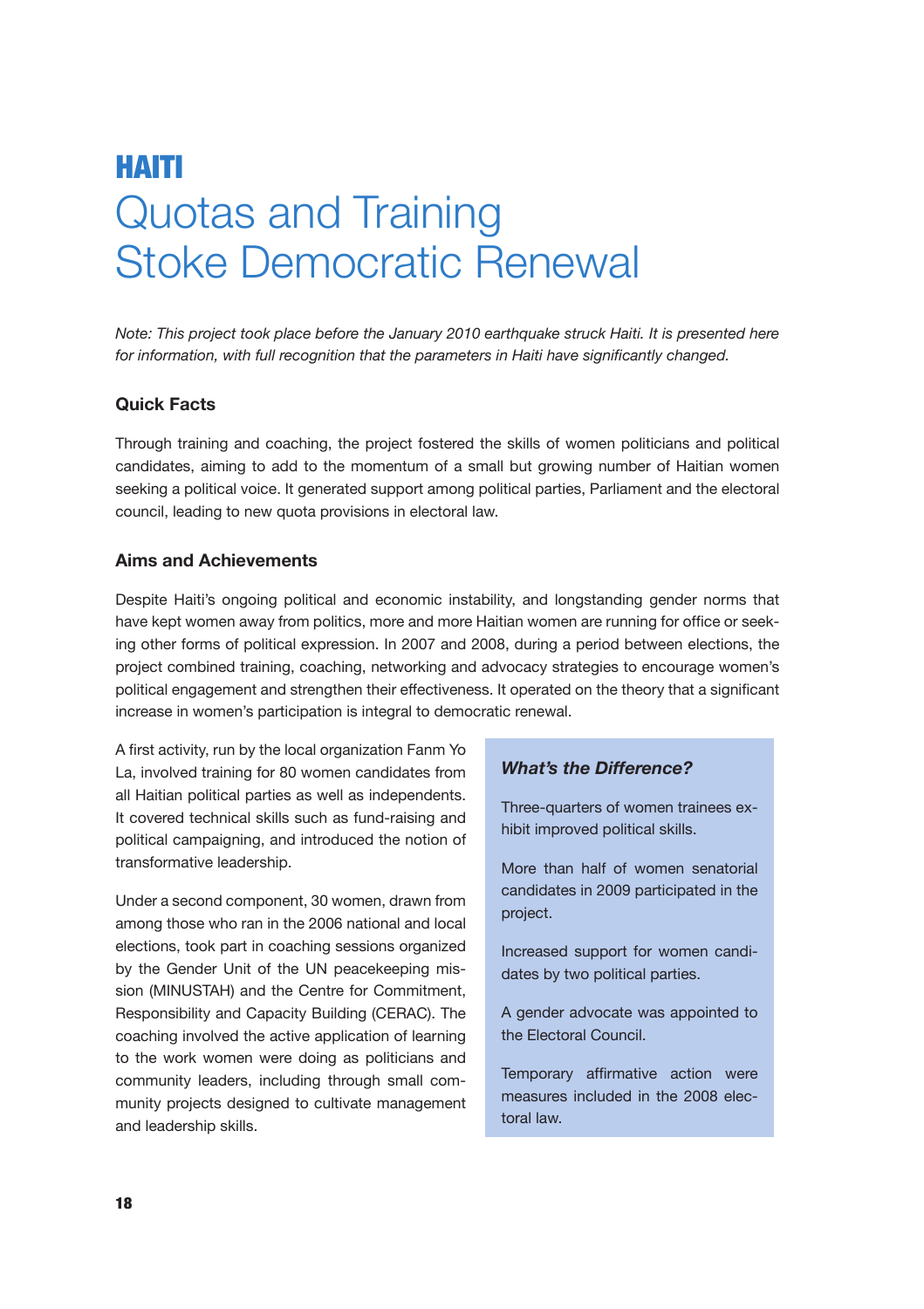Three-quarters of the women who completed the training demonstrated an improved grasp of electoral processes and political skills. Those in the coaching component reported greater confidence in their abilities. More than half of the women senatorial candidates in the April 2009 elections participated in either the project's training or coaching exercises.

Other forms of training were offered to locally elected authorities on gender-responsive governance. More gender-responsive policy-making resulted in some cases, such as through increased monitoring of the performance of judicial authorities on rape cases. General public advocacy efforts raised awareness of women's political role, and included radio spots, a concert and the distribution of booklets on women's leadership. Specific outreach to political parties involved monitoring candidate lists and reviewing party mechanisms to support women; two parties subsequently geared up support for women candidates in the 2009 elections.

Women's organizations banded together to develop recommendations on a new draft electoral law. After these were presented to Parliament and the electoral council, a gender advocate was appointed to the council, and temporary affirmative action measures were included when the electoral law was passed in 2008, a step later recognized by the Committee for the Convention on the Elimination of All Forms of Discrimination against Women (CEDAW).

#### **Challenges**

• An unstable political context meant opportunities were lost and gained. Voter mobilization plans had to be postponed due to the lack of clarity around the election schedule, for example. But the creation of a new electoral council offered the

### **What's Next in Haiti?**

**Deyond increasing the numbers of women in politics, future efforts need to continue D** striving to empower women to change the nature of politics.

• There should be a focus not just on individual elections, but also on ongoing training and outreach work to remove underlying barriers, such as gender stereotypes, and spark strong momentum. Overall, the project helped clarify challenges and demonstrate effective responses, but substantial advances can only be made through longer-term investments that target the individual, institutional and policy levels. Institutional mechanisms should be in place to make capacity development routine and easily available, for example.

• Since coaching is a relatively new concept in Haiti, an information campaign might be useful to spread awareness and reduce the high dropout rate experienced in this project. More homogenous discussion groups might be useful, given problems that arose due to language and educational differences.

• The case for gender-responsive governance needs to be made as an issue of women's rights and in terms of political gains for societies as a whole. Incorporating women's voices in the building of democracy takes on special urgency in fragile states, where political arenas need to be transformed through new perspectives. The implications of women's preference to run for local office need to be better understood.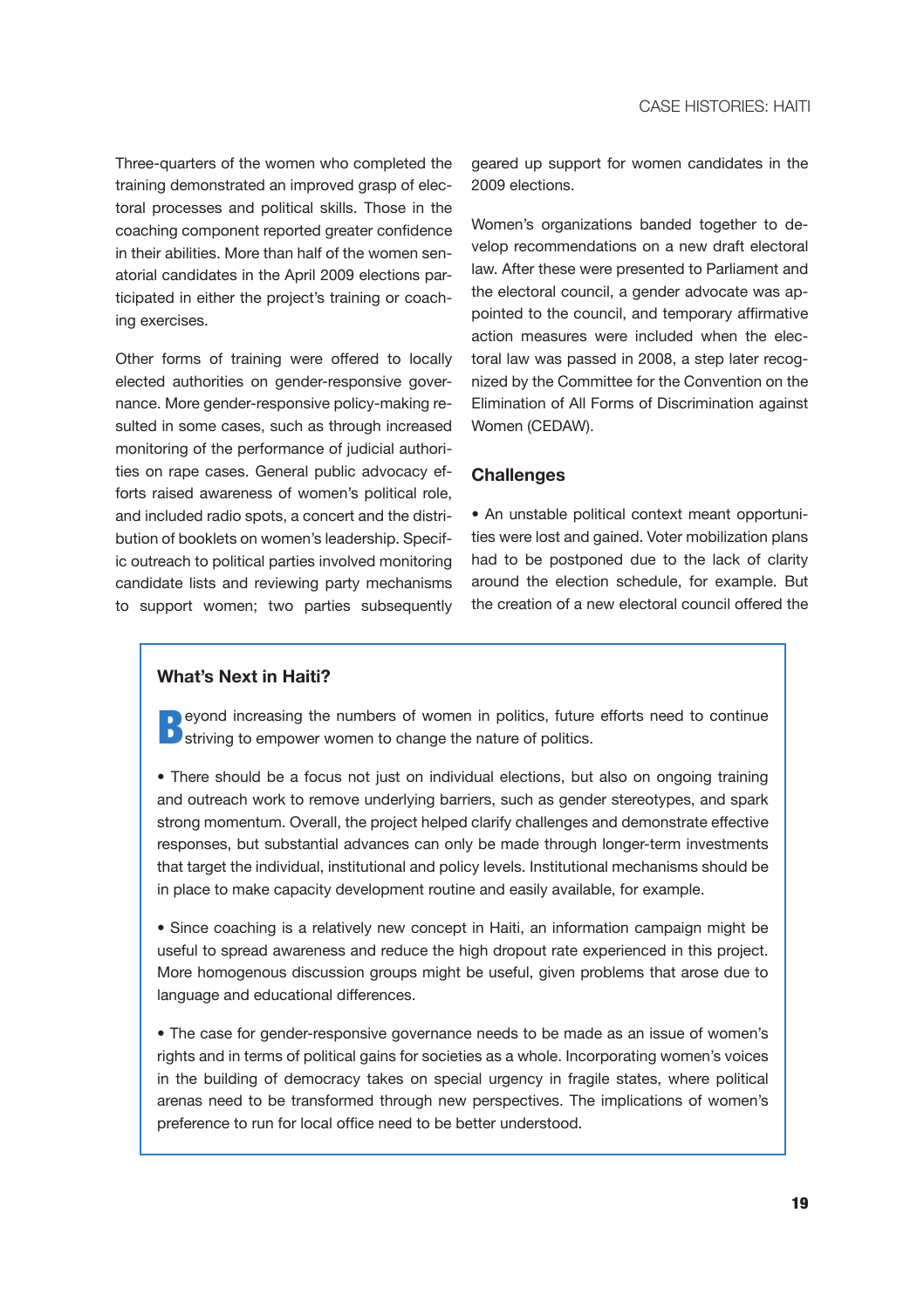#### Democracy with Women, for Women

chance to propose the appointment of a gender advocate. A deliberate decision was made to adapt to the uncertainty by developing training and communication materials that can be used during and between election periods.

• The limited capacity of national trainers to integrate gender into training for local officials initially resulted in an inadequate training module. A workshop for the trainers strengthened capacities and the quality of the module.

#### **Lessons**

• The coaching component of the project was new to Haiti. Since it depended for the most part on international experts, and the materials used were not provided after the completion of the project, the prospects for sustainability are limited, despite its innovative and important contributions to women's leadership skills. Over a third of the women in the coaching component dropped out for different reasons.

• A barrier to women's participation that was discovered during the project but not necessarily well addressed by it was women's skepticism about the prospects for electoral politics in Haiti. Many had adopted a "wait-and-see" attitude about potential candidacies. They noted concerns with the integrity of the voter registration process and the risk of violence and discord. Some said they see local elections as a better option for political participation, given the lower cost, lower risk of violence and the closer relationships with constituents.

• Local elected officials and women's groups in particular stressed that they need to be able to show people results; a minimum of funding must be available for concrete actions to increase the visibility of their efforts and make the case to the general public, including voters, for the value of women's participation.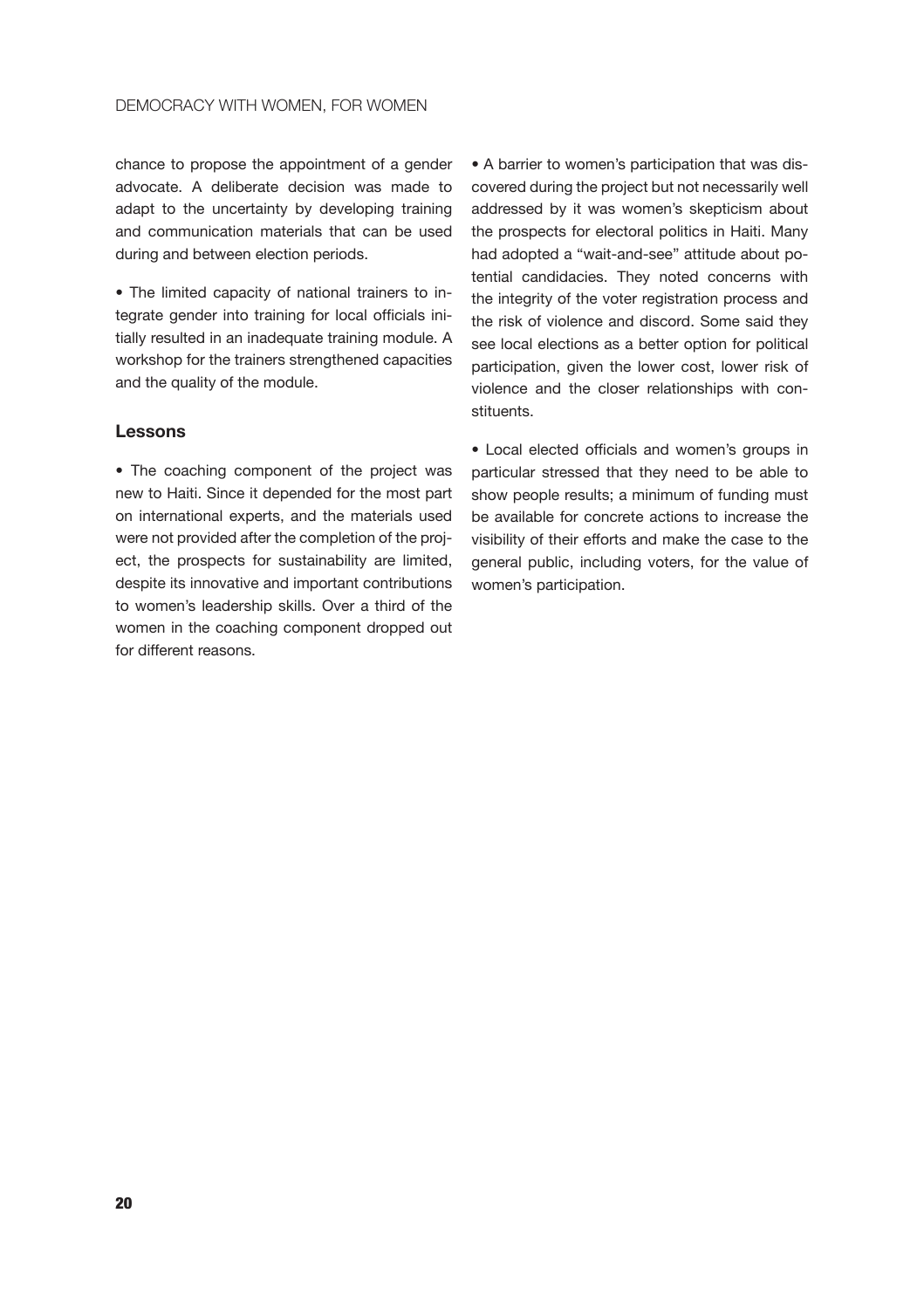# **MOROCCO** Making Gender Integral to Transitional Justice

*"The traditional conservatism that dominates in the region and influences governance can never change itself. Women must be involved directly in public life and politics to defend their interests, espeically those in the countryside who are the most isolated and marginalized." —Testimony by a project participant in Zagora*

# **Quick Facts**

The project has brought gender into Morocco's process of transitional justice. It has raised the visibility of the impacts of political violence on women, while putting in place new mechanisms to ensure that women participate in and benefit from reconciliation.

### **Aims and Achievements**

Morocco's democratic transition has entailed coming to terms with a painful legacy of political oppression. Towards that end, the Consultative Council on Human Rights (CCDH) was established in 1990. Since 2003, it has been charged with implementing recommendations from the national Equity and Reconciliation Commission (IER). In 2007, the CCDH embarked on a project to bring women and gender perspectives into community reparation processes related to the commission's

work. The impact of political violence on women had been little discussed, even though women suffered oppression themselves or through the experiences of spouses and relatives.

The CCDH became aware of women victims through a series of nearly 10,000 cases of violence reviewed by the IER, about 10 percent of which involved women. The council accordingly conducted a study that produced the first baseline data on women and political violence; it provided a basis for the UNDEF/ UNIFEM-supported project that began in 2007. Project activities took place nationally and in the towns of Zagora, Figuig and Imilchil. They revolved around raising awareness, and strengthening the capacities of local and national authorities and civil society organizations to advocate for women's rights.

Through a variety of communication tools, the project highlighted women's experiences during de-

# *What's the Difference?*

National institutions and local authorities more aware of the importance of gender in the reconciliation process.

Women winning municipal elections and participating in restoration work.

Creation of the National Commission on Gender to integrate gender in CCDH activities and advise the Royal Cabinet on laws.

Greater visibility locally and internationally of the impact of political violence on women and on women's contributions to democratization.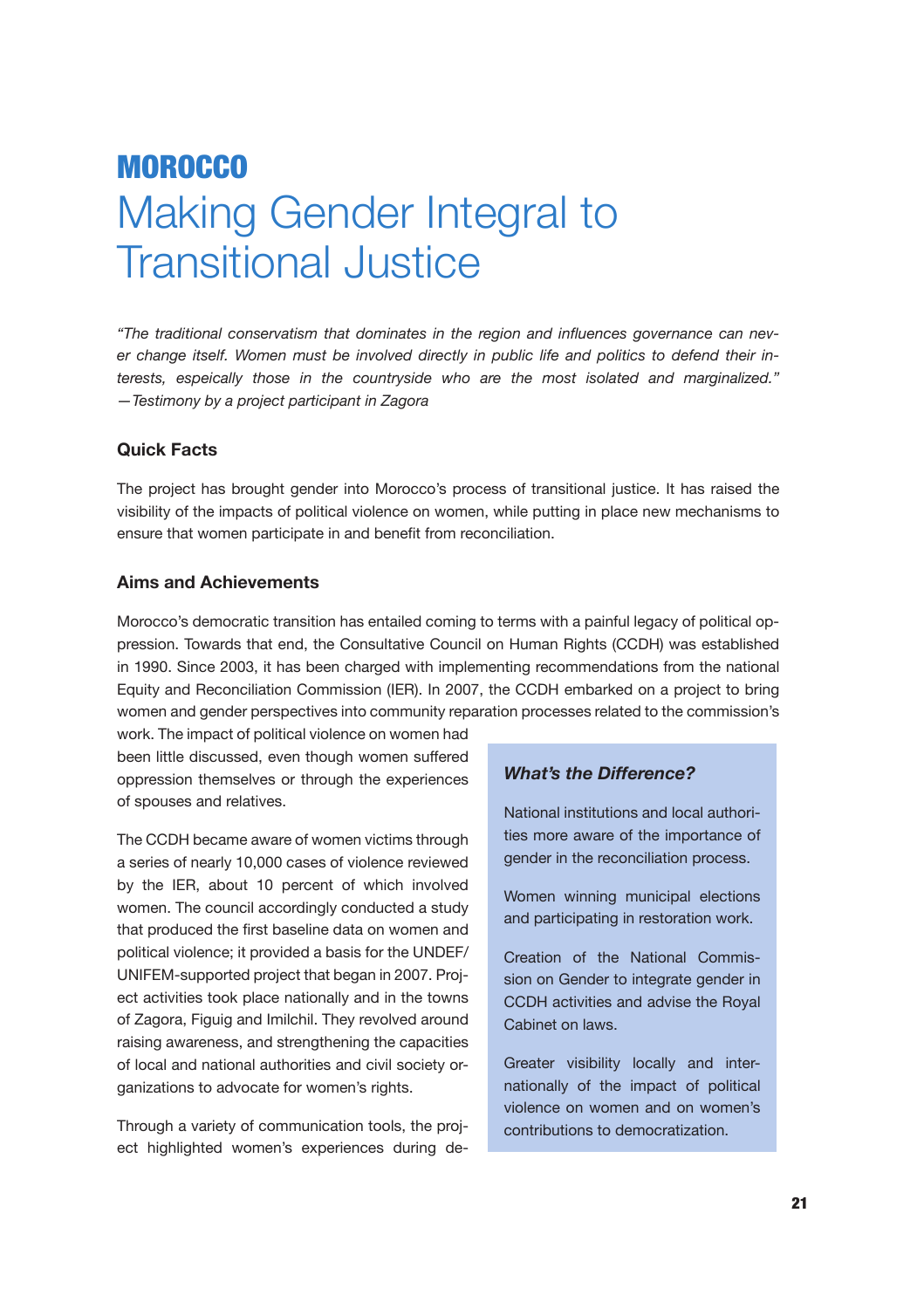cades of political turmoil stretching from 1956 to 1999. Personal testimonies were recorded on CD ROMS and distributed across Morocco. A collaboration with the BBC produced the documentary "Women in the Frontline." Broadcast by the BBC, it garnered the Asia Pacific Institute for Broadcasting Development's TV World Prize 2009 for the best documentary contributing to conflict resolution.

In Moroccan localities particularly affected by violence, the project conducted seven sensitization sessions for 500 people. These allowed testimonies to be heard and broached community dialogues on women's rights. As women shared their stories, one important result was the breaking of taboos preventing women from speaking out about their experiences. Parallel to the sessions, a reconciliation caravan traveled across the countryside to call attention to the memory of Fatma Ouharfou, a former political prisoner who died in detention. The media widely covered the caravan, and the Ministry of Education later paid an important tribute by naming a group of primary schools in honour of Fatma Ouharfou.

To develop gender capacities, the project held trainings on integrating gender into programmes and management for about 40 officials from the CCDH. At a national seminar, 100 members of local committees supervising reparation programmes learned about the importance of gender in reconciliation and transitional justice. They looked at gender under existing IER recommendations and developed strategies for deepening gender responsiveness in implementing them. Authorities in one region later set up a gender theme group to focus specifically on gender mainstreaming in community reparation.

Training for women's associations also equipped them to bring gender into community reparation activities. Pilot projects were established, including a network for women's non-governmental organizations and a centre to pursue economic opportunities for women. Local organizations were assisted in preparing proposals for European Union funding, six of which were approved.

The project also produced an advocacy guide on gender and transitional justice, and concluded with a diagnostic study that pinpointed the strengths and weaknesses of the Moroccan experience. It presented recommendations to improve the insertion of gender in transitional justice and suggested indicators to measure the degree of integration. Gender advocates in countries undergoing similar reconciliation processes, including Liberia and Nepal, have requested the study as a resource.

After the project ended in 2008, the CCDH went on to create the National Commission on Gender. It is responsible for inserting gender provisions into all council activities and advising the Royal Cabinet on legislation affecting gender equality. Several of the women who participated in the project won seats in the June 2009 municipal elections.

#### **Challenges**

• Initial project funding was inadequate, given the objective of working both nationally and sub-nationally. But project organizers successfully mobilized additional grants from other sources.

• Initial delays stemmed from the time required to set up administrative mechanisms, and the limited availability of expertise in gender and transitional justice. Among project participants, an often long lead time was required to build a basic understanding of gender in transitional justice.

• Demands to participate in the project exceeded capacity, producing social tensions, although in some instances this had a positive effect in mobilizing women to organize themselves.

• In the pilot projects, local conflicts over land and entrenched attitudes towards gender hindered progress. The latter included restrictions on women's mobility. Feelings of marginalization, illiteracy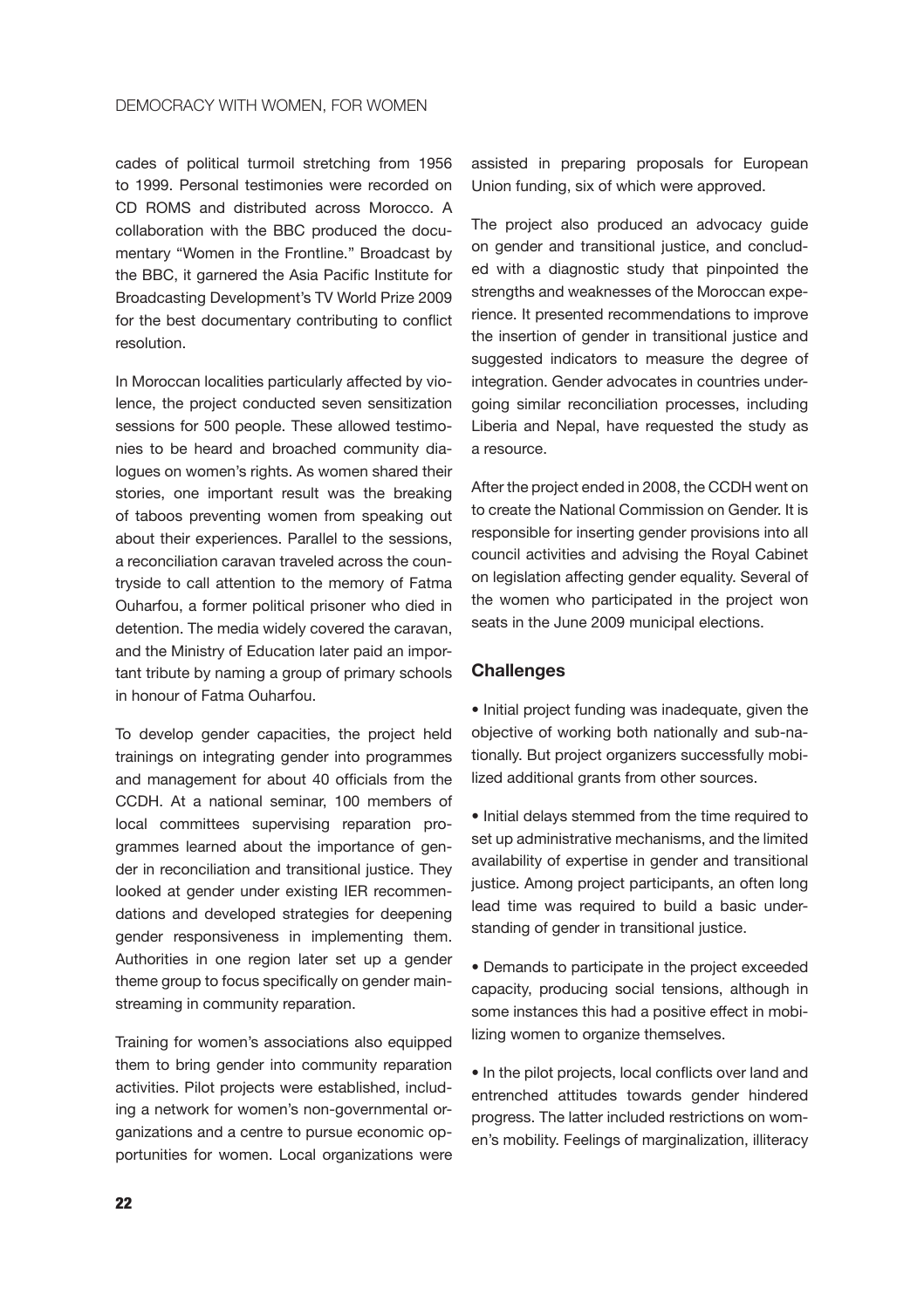and difficult physical access to project sites were other challenges. At times, project organizers resorted to local practices to manage conflicts, although this carried the risk of perpetuating a balance of power that favours men over women.

• Restructuring within the CCDH has slowed its rollout of the gender commission.

### **Lessons**

• Training, which took a relatively technocratic approach, could have taken more account of values related to gender and how these are transmitted. The definition of gender proved problematic at some points, with a lack of clarity about what it should mean, and concerns that incorrect or overly broad interpretations could maintain existing inequalities. Among women participants in the project, there was some division between those who see the starting point as women's economic rights, and those who see it as political rights.

• The national seminar gave project organizers an understanding of needs in various regions, which helped in crafting actions for different areas. At the same time, the overall management of the project was highly centralized, an approach that had benefits, but that could have been complemented by greater involvement of local partners in the design

### **What's Next in Morocco?**

**Women who participated in the project called for developing the capacities of women activists to act as leaders and advocate for gender-responsive development as well** as women's role in public life.

• Beyond increasing the numbers of women in politics, future efforts need to continue striving to empower women to change the nature of politics.

• The project had a number of actions with high symbolic value, but these would require substantial long-term investments to produce greater impacts. As a starting point, the tools created by the project need to be widely disseminated, especially in schools, and among women's groups and officials charged with carrying out community service programmes. Targeted training programmes should build on project achievements, such as by developing capacities for legislative analysis in the National Gender Commission and fostering abilities to carry forward the pilot projects. The CCDH should establish a monitoring committee to oversee the integration of gender in all programmes, and a strategic training plan geared towards the long term.

• Local actors need greater capacities and resources to champion gender as integral to transitional justice, including through the creation of gender units attached to local reparation programmes and closer coordination with CCDH regional offices.

• The gender commission as a whole needs to be strengthened with appropriate institutional mechanisms and expertise that empower it to become a national body that effectively advances women's rights.

• Dialogue should be fostered with people who have had similar experiences with gender and transitional justice in other countries.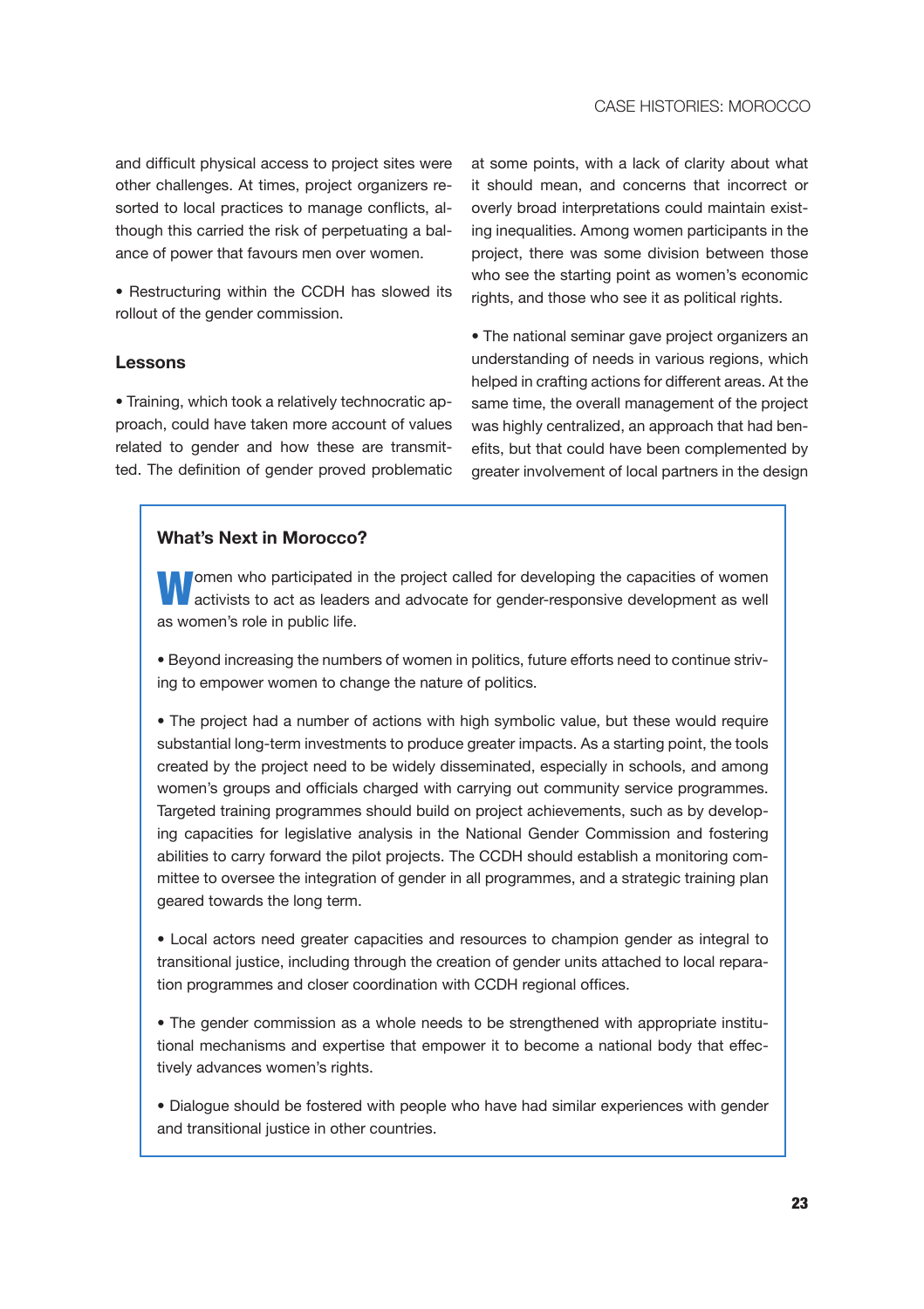and assessment of the project. In one area, Figuig, local partners were extensively involved in the pilot project there, leading to high levels of satisfaction among them. This also extracted a cost from central project managers, however, who ended up spending more time on management. In general, local capacities to work on gender and manage administrative tasks were limited.

• The project underscored some of the difficulties faced by women's activists in Morocco, who have taken little past interest in the gender aspects of political violence. This may be due to competing priorities, and to the perception that political violence has mainly been an issue for men.

• More clarity was needed about how the project should respond to women's socioeconomic needs, as a critical part of reconciliation. According to the project evaluation, steps to offer women new means of generating an income through carpet weaving were relatively ad hoc and not clearly tied to a longer-term vision of improved quality of life. Women's demands for socioeconomic support repeatedly overwhelmed project capacities, and needed to be carefully managed to prevent distrust and discouragement.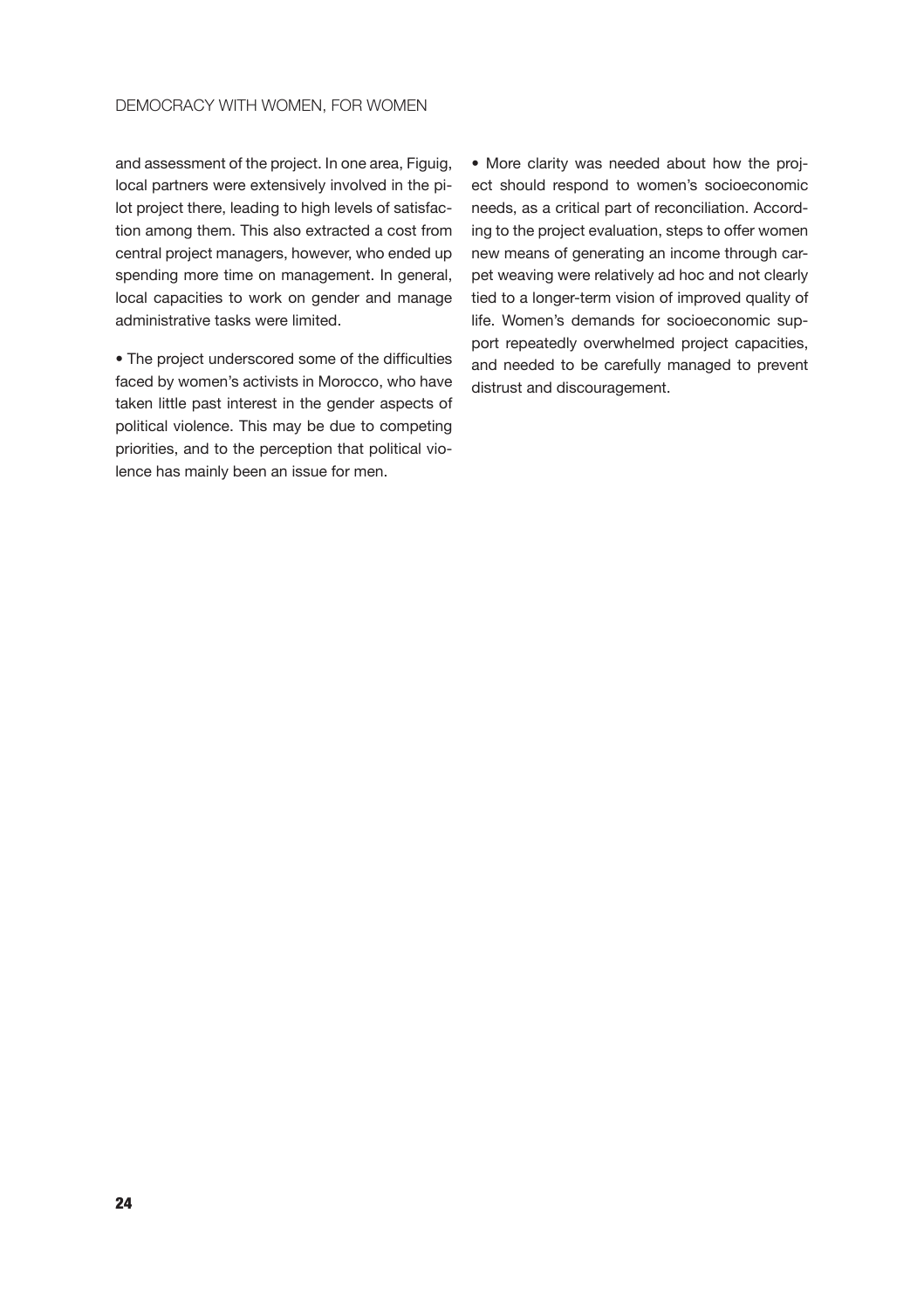# Nepal Historic Steps in Representation and Law

*"Are we only capable of running the House of Representatives as a speaker from the street but not in the actual House?"* 

*—Comment by a Nepali woman on how women have access to some political forums, but not others.*

### **Quick Facts**

The project made historic strides in integrating gender equality in Nepal's peace negotiations. After preparations for Nepal's constitutional revision began in 2007, the project contributed to sharp increases in the number of women in political offices, the development of a gender-responsive model Constitution, and the adoption of new laws and policies. Although gender equality has been part of development discourse in Nepal for a long period, the project advocated for its formal institutionalization in political and legal mechanisms.

### **Aims and Achievements**

With Nepal moving to consolidate peace through a new Constitution in 2007 and 2008, the project sought to strengthen women's role in the process of democratization. It had two specific aims: to include gender and women's rights in the Constitution and other laws, and to increase women's

participation in political and peace processes. Earlier successful advocacy by women's activists mobilized by UNIFEM had secured a quota for women in Nepal's Constituent Assembly Election Bill. That effort set the stage, resulting in women comprising 33 percent of assembly members after the 2008 Constituent Assembly elections, a historic high for Nepal and the South Asia region.

The project began by hiring legal experts to conduct a gender review of 12 foreign constitutions and Nepal's 6 previous constitutions. Constitutional principles and good practices from diverse sources, including Rwanda, South Africa and Timor Leste, fed into a draft gender-sensitive model Constitution for Nepal. It emphasized women's rights, meaningful participation at all levels of government and substantive equality. To review, improve and finally endorse the model Constitution, the project convened national and regional workshops that brought to-

# *What's the Difference?*

A record number of women—33 percent—in the Constituent Assembly.

New gender rights guaranteed in constitutional drafts.

Legislation to advance gender equality adopted or drafted.

Women's participation central to political party manifestos and campaigns.

Reserved seats for women on local peace committees.

Unprecedented representation of traditionally excluded groups.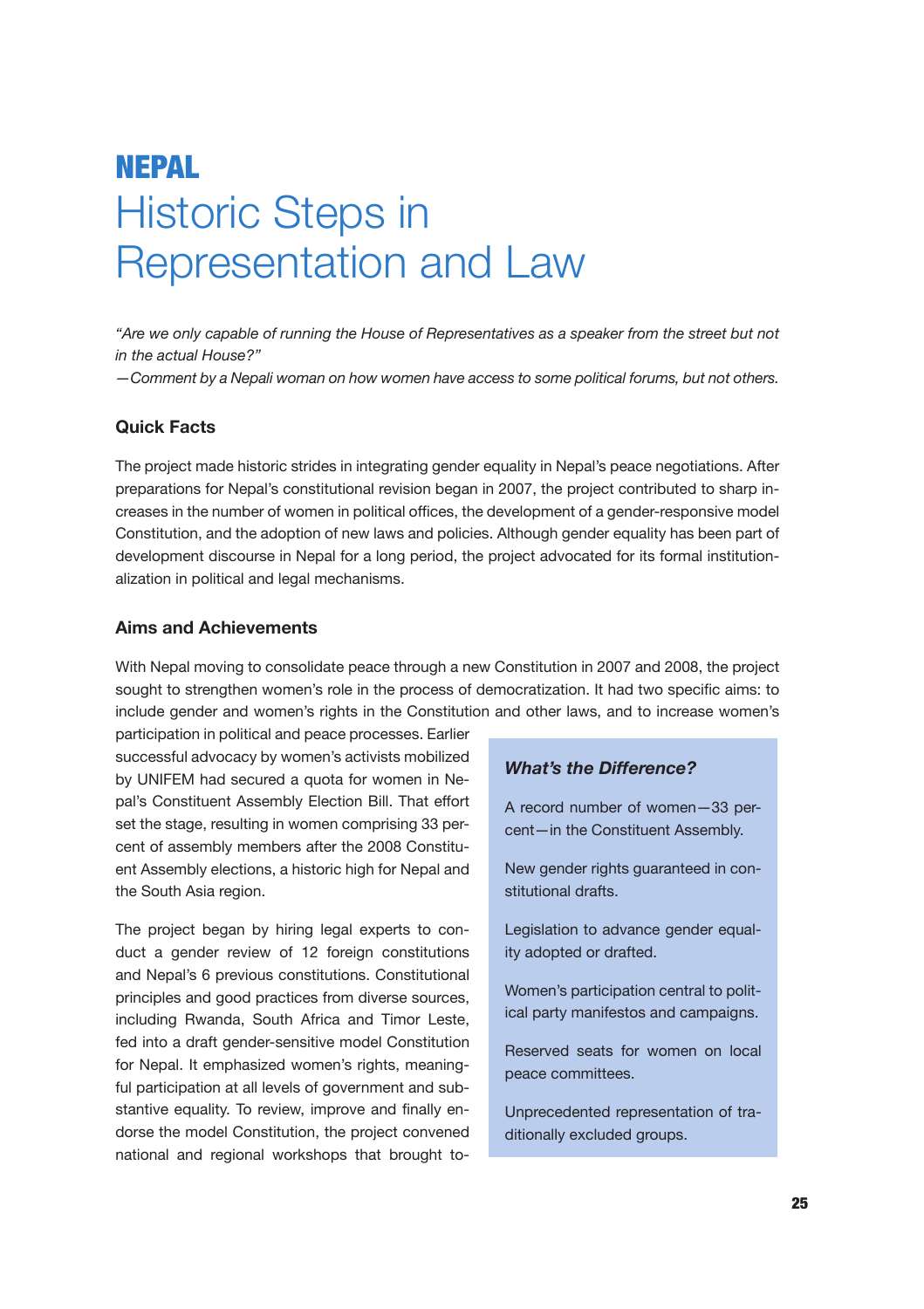gether political leaders, members of Parliament and the National Human Rights Commission, women in the Constituent Assembly, civil servants, judicial branch personnel, women's activists and other civil society members, journalists and representatives of UN agencies.

Once finalized, the model Constitution was launched by the Prime Minister and distributed to all 601 members of the Constituent Assembly. Advocacy to support it took place through the media and training for journalists. Constituent Assembly members representing the six major political party members took a study tour to South Africa, learning about its experience in drafting a gender-sensitive Consti-

tution. Consultations with women assembly members took place to develop their knowledge of gender and improve their advocacy skills.

To date, a number of the model Constitution's provisions have been included in ongoing negotiations, such as the right to participate in all state mechanisms on the basis of proportional representation. The newly elected Government has pledged to make the National Women's Commission more effective by transforming it into a constitutional body, one of the recommendations in the model Constitution. Pro-gender legislation has also been adopted or drafted, including to control human trafficking, stop domestic violence, and uphold citizenship, property, employment and other rights.

To increase the number of women in political offices, the project identified and compiled a list of over 2,000 women active in political parties or on development and rights issues. This was widely circulated among parties in the run-up to the Constituent Assembly election, providing irrefutable evidence of the availability of qualified women



As a sign of her commitment to Nepal's fledgling democracy, 80-year-old Ratna Maya Thapa walked for one-and-a-half hours to cast her ballot in the Constituent Assembly elections. She proudly shows her voter registration card (UN Photo/ Nayan Tara).

candidates. A review of political party manifestos chronicled the poor record of most on gender. Gender experts made 36 recommendations for what should be included. These proposals were widely shared with women's organizations, political leaders and the media. By the time the assembly elections took place, party manifestos had been revised, offering strong backing of women's political rights, and commitments to incorporating gender equality in constitutional and legal reform. The engagement with parties was instrumental in fulfilling the promise of the election bill quota for the Constituent Assembly, as parties put forward an historic number of women candidates to run. A woman was later elected as vice-chair of the assembly.

Training sessions on UN Security Council Resolution 1325, on increasing women's role in peace and security, took place throughout the project. They created a pool of over 500 knowledgeable women politicians; government staff, including from the Ministry of Peace and Reconstruction; and women's groups. Entry points were developed for implementing the resolution in policies and peacebuilding. The ministry, for example,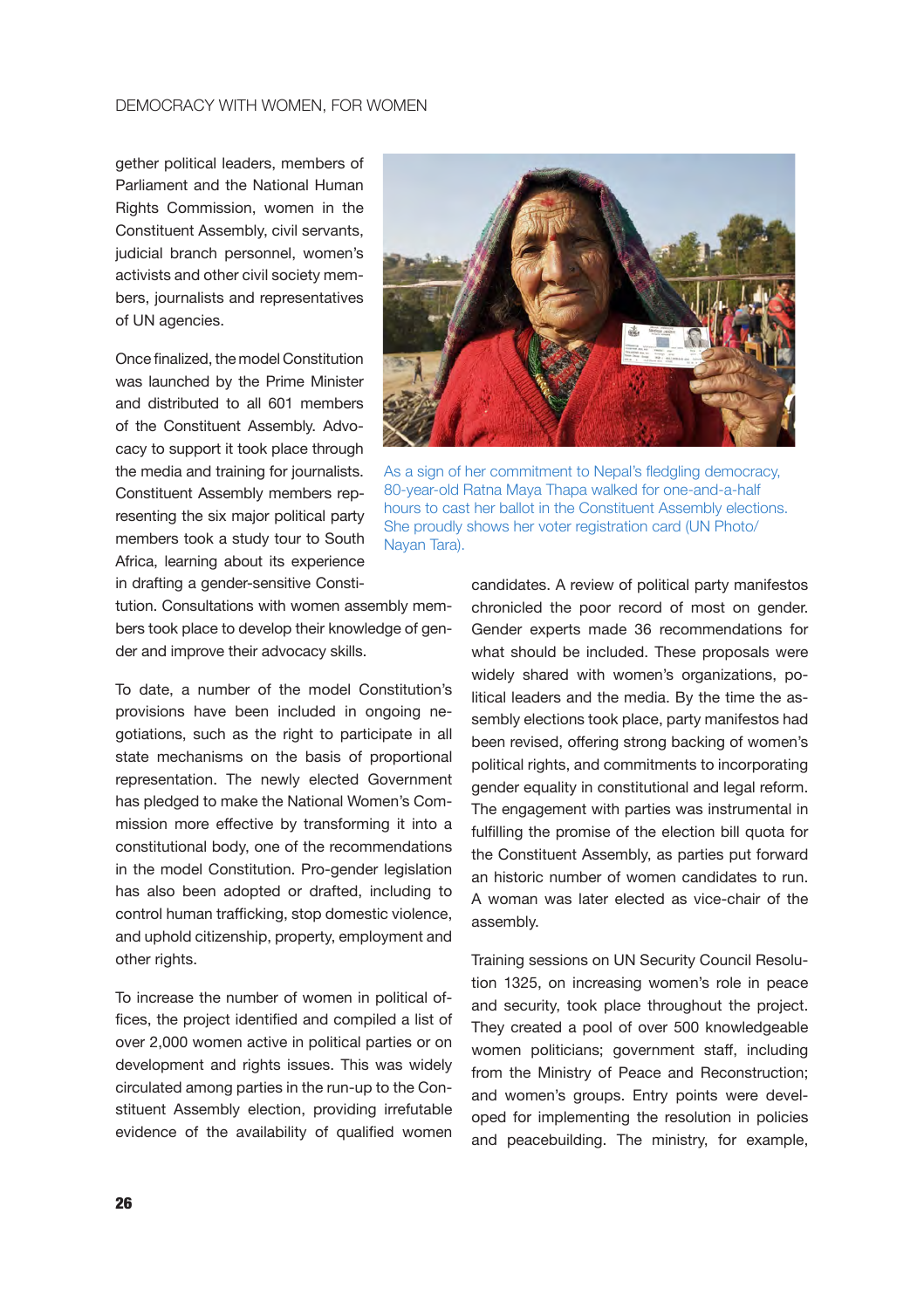subsequently issued a policy reserving a third of the seats on local peace committees for women and has taken steps towards preparing a national plan of action for implementing Resolution 1325.

Voter education initiatives targeted six traditionally marginalized groups: women with disabilities, Muslim women, indigenous women, young women, women migrant workers and Madhesi women. Some of these groups are better represented in the Constituent Assembly than in any elected body in Nepal's history.

mostly managed. The postponement of the Constituent Assembly elections initially complicated voter education and consultations on the model Constitution, but these could proceed on track once the elections were scheduled.

#### **Lessons**

• The mobilization of a broad cross-section of stakeholders created enough pressure to generate substantial changes. The project's "issue focus" was important to pushing a broad, long-term agenda. Both UNIFEM and project partners have embarked on activities to maintain momentum. On the other hand, strong dependency on external support and the lack of a culture of resource sharing are hindrances to sustainability.

### **Challenges**

• Political developments and security considerations affected project implementation but were

#### **What's Next in Nepal?**

Follow up will be critical to continue building on the achievements of the project. Continuous advocacy for the new party manifestos is needed, for example, to ensure they are fully upheld; some backsliding is already evident.

• Mobilizing a variety of people will continue to be important in exerting sufficient pressure for political action.

• Training for Constituent Assembly members should continue with an emphasis on interactive measures. Participants will know they are there to share something, not just as passive learners.

• Plans of action need to remain flexible, given constant shifts in the transition phase. A unified plan of action could strengthen coordination and reduce duplicated efforts to support gender equality in peacebuilding.

• Relations should be built with local governments to address gender differences in service provision and peace and security issues. Local populations also need to bolster capacities to demand services and ensure government accountability.

• Continued support is needed for the Ministry of Peace and Reconstruction to carry forward the Resolution 1325 action plan.

• New gender resources could include a gender resource centre. A fellowship for in-depth reporting on the issues of marginalized women from remote areas would increase awareness and back further political advocacy.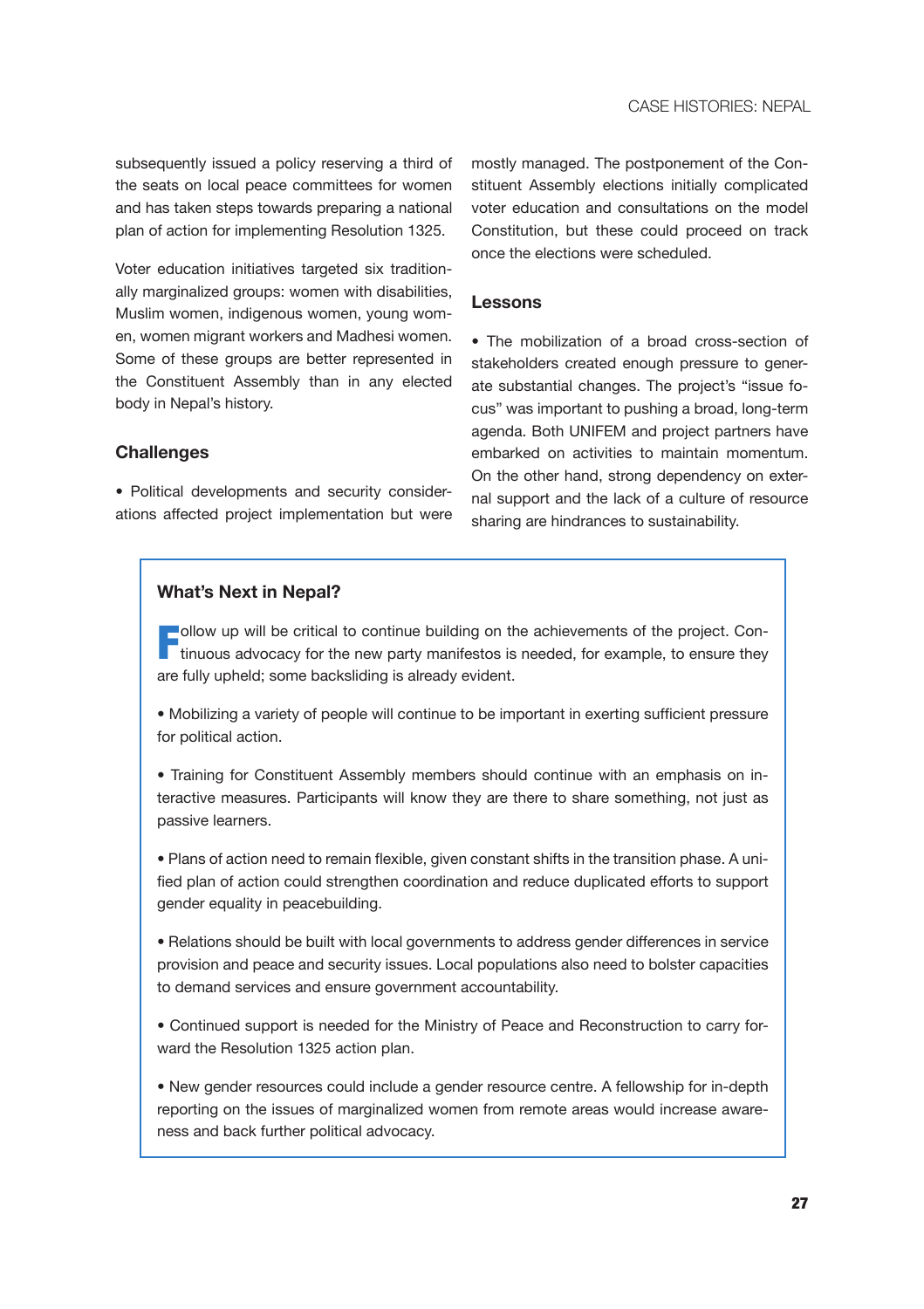• Thirteen women members from different political parties were highly effective in advocating for women's participation in their own parties. But women are also compelled to follow party positions even on gender-related issues, making advocacy with parties as a whole an important entry point.

• The percentage of women contesting for directly elected seats in the Constituent Assembly was markedly lower than the percentage contesting for proportionally elected seats, at 9.4 percent and 51.1 percent, respectively. Of the two women originally contesting to be vice-president, one withdrew due to party pressure, and the other secured little support from women voters in other parties and lost the election. Negligible improvement was seen in women's participation in party central committees, except for the Communist Party, where participation doubled between 2006 and 2008, surpassing 18 percent.

• The project made two alterations along the way: to replace some training sessions with voter education and to hold consultations with Constituent Assembly members rather than a national hearing. The first decision was made to reach more people—3,380 participated versus 120. The second decision responded to a recommendation of the steering committee that it would be premature to have a national hearing before the start of the constitutional drafting process.

• The use of group discussions during district orientation sessions on Resolution 1325 provided a model for the Ministry of Peace and Reconstruction, which in a subsequent demonstration of transparent lawmaking solicited civil society input in legislation on transitional justice and the plan for implementing 1325.

• Reaching out to excluded groups has led them in turn to advocate for gender issues in their own communities.

• UNIFEM's approach to the project was to initiate and guide it, and then to select partners with established reputations to lead work on sub-components. This was appropriate to the project's size and the capacity of different groups, according to the project evaluation.

• The involvement of UNIFEM facilitated access to politicians and government authorities. At the start of the project, UNIFEM convened a diverse group of stakeholders as part of a steering committee to provide guidance; they included representatives from the Ministry of Peace and Reconstruction; the Ministry of Women, Children and Social Welfare; civil society partner Saathi and the UN Population Fund.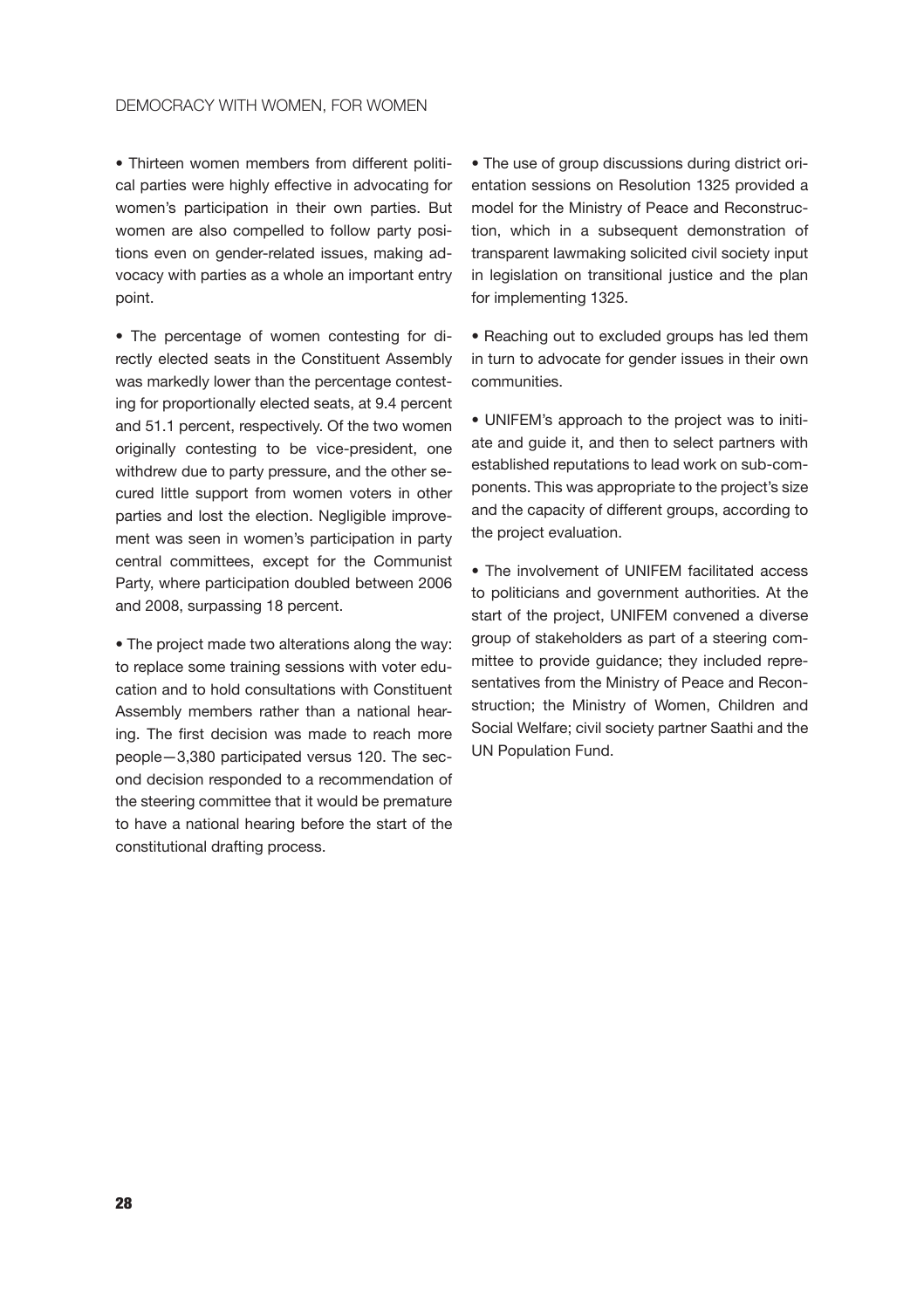# Occupied Palestinian Territories Youth Claim Their Rights

# **Quick Facts**

Implemented by the Palestinian Youth Association for Leadership and Rights Activation (PYALARA), the project sought to increase the capacities and awareness of young people aged 14 to 25 years old so that they can effectively advocate for youth rights. It was premised on a notion of empowering young people with new attitudes about the possibilities for social change. This makes them effective role models for other youth who will be motivated to adopt similar attitudes.

# **Aims and Achievements**

In 2007, 109 young Palestinians, with roughly equal numbers of young women and men, were selected for training. They were divided into three committees of youth workers charged with three tasks: conducting grass-roots workshops to disseminate new knowledge to other young people, promoting youth issues in the media and advocating for youth concerns with the Palestinian Legislative Council. Political events that led to the suspension of the council meant the third committee had to assume a new role by reporting on and monitoring laws relevant to youth.

Interactive training sessions were held in the West Bank and Gaza to equip youth workers with advocacy, dialogue and media skills. They also delved into issues related to gender, child rights, national youth policies, psycho-social interventions and monitoring techniques. Members of the grass-roots committee subsequently conducted 130 workshops at community centres in the West Bank and Gaza, reaching over 600 other young people. They shared knowledge on gender, child rights, and democracy and citizenship principles, often using practical and hands-on exercises.

The media committee published eight supplements to the "The Youth Time" newspaper that reported on issues of concern to youth and were widely distributed each month. Special features included interviews with policy makers. In addition, 30 television shows were produced and broadcast on Palestinian satellite and national television, reaching 350,000 viewers. These included pro-

files of young people's achievements. The subjects garnered widespread recognition and respect, while demonstrating examples of positive life paths for other young Palestinians.

Through brainstorming in the committees and at the workshops, youth identified four laws for monitoring: the Youth Law, Student Fund Law, Marital Status Law and Fact Finding Law. The laws were discussed in meetings between the members of the monitoring committee and Palestinian officials. In one case, a meeting with the Minister of Transportation led to the almost immediate provision of bus services for one

# *What's the Difference?*

A core group of young people more aware of their rights and better equipped to be politically active.

National campaigns initiated on health insurance and the Student Fund Law.

30 television shows reached 350,000 viewers.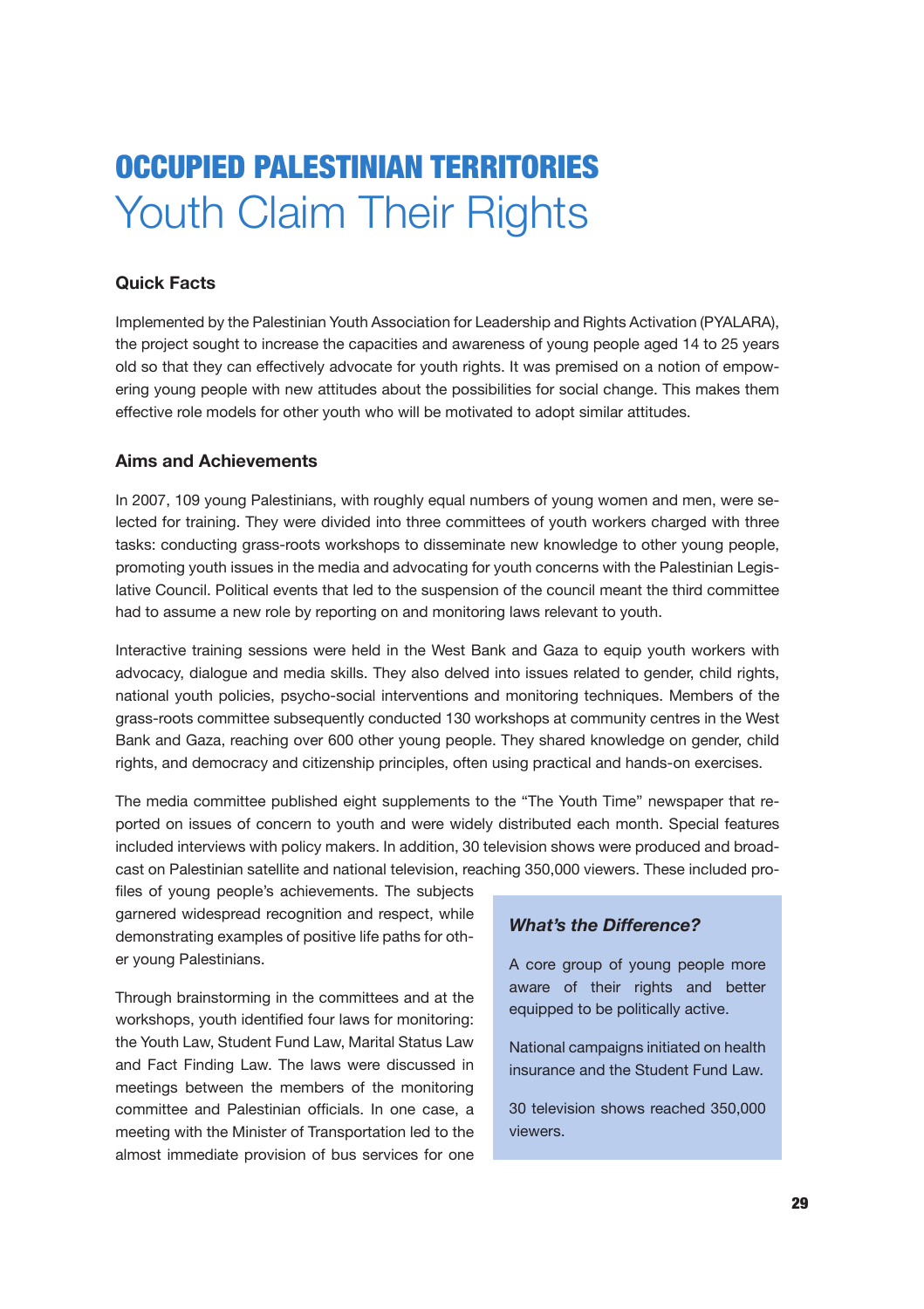#### Democracy with Women, for Women

community, a provision that the village council had been unable to achieve. Some issues fed into the media work. A television profile of the plight of one young woman with no health insurance became part of a campaign to extend health insurance to every Palestinian pupil. Advocacy around



Adolescent girls in the Occupied Palestinian Territories are part of a generation learning to claim its rights, including by engaging with policy makers and the media (UN Photo/John Isaac)

the Student Fund Law led to the formation of a 75-member national coalition.

The project has equipped young people with new capacities, while raising the visibility of youth issues among young people, policy makers and the general public. A survey of participants after the project found that 98 percent reported development of their skills through the acquisition and application of new knowledge. Youth workers gained political awareness, and nowledge of gender and child rights improved. Young women who participated in the project reported a higher level of selfconfidence and more were contributing to family incomes by the end of the project, although the precise reasons for this have not been analysed.

#### **Challenges**

• The political context affected many aspects of the project, from the ability of participants to travel and meet, to changes in the work with the legislative council, to the unwillingness of some authorities to engage with the project due to unwarranted fears that it masked a political agenda.

• While most of the youth workers were enthusiastic, and only about 20 dropped out of the

> project, some were not active or committed, raising questions about selection and management processes. Communication links between different groups of youth operating in Gaza and the north and south of the West Bank proved to be inconsistent, particularly with participants in the north West Bank. This led to feelings of alienation and some complaints about a lack of transparency. Participants in the south West Bank and Gaza were in general more actively engaged. Those from the south West Bank benefited from more trainings and involvement in PYALARA's advocacy campaigns.

• Young people who took part in the workshops conducted by the trained youth reported some variations in quality, especially in the north West Bank, where some groups were too large and communication with group leaders was limited.

#### **Lessons**

• In the media component, television episodes appeared to be particularly effective in reaching and influencing policy makers.

• Support for notions of equality increased significantly during the project, although more women than men supported gender equality by the end. The opposite was true of all other types of equality: more men than women supported equality based on religion, place of residence, political affiliation and social class. While the majority of participants highly valued the training on gender,